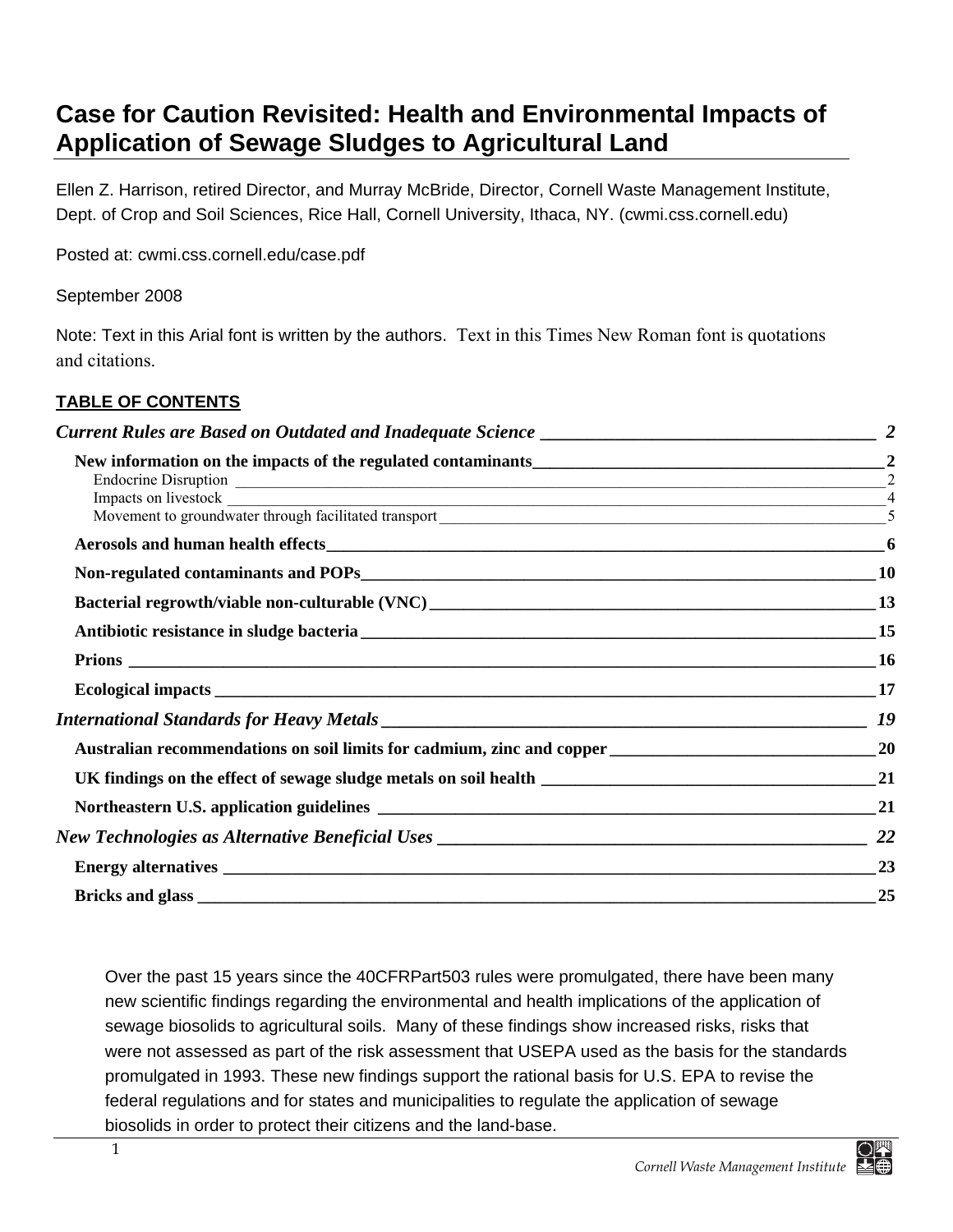Agricultural soils are a unique and valuable resource. Protecting agricultural soils requires anticipating and avoiding potential harms since once contaminated with persistent pollutants, the damage will remain for the foreseeable future. Once contaminated, stopping the application of pollutants such as metals and many organic chemicals that are in sewage biosolids will not correct the problem. The contamination will remain for decades or centuries. It is thus critical to prevent this essentially permanent degradation.

# *Current Rules are Based on Outdated and Inadequate Science*

As pointed out the by the National Research Council, the risk assessment on which current rules are based was conducted nearly 20 years ago and is outdated. A tremendous amount of new knowledge about the presence and behavior of chemicals and pathogens has been developed in the last decades.

*NRC Targets Pathogens in Sludge for Research.* Rebecca Renner, 2002.Environmental Science and Technology: Science News - July 24. <http://pubs.acs.org/doi/pdf/10.1021/es022404s>

The U.S. EPA rules for using treated sewage sludge as fertilizer are based on outdated science, according to a report released in July from the National Academies, National Research Council (NRC). The report, which was produced after two years of study, recommends new research to update the rules. In particular, EPA needs to investigate the growing number of complaints about illnesses and even deaths from exposure to Class B sludge.

Under a 1993 Clean Water Act rule, treated sewage sludge, or biosolids, can be applied to land with certain limitations. Pathogen-containing Class B sludge, which makes up the bulk of sludge applied to land, may be used as fertilizer in situations in which public exposure is limited. Class A sludge can be applied on public sites. Of the 5.6 million tons of sewage sludge generated in the United States each year, 60% ends up being applied as fertilizer.

The agency needs to investigate the potential health effects from sludge exposure and find out more about the pathogens in sludge, according to committee chair Thomas Burke, a public health professor at Johns Hopkins University in Baltimore, Md. There is a serious lack of health-related information about populations exposed to treated sludge, adds Burke.

The NRC report also recommends a new national sludge survey to measure sludge contaminants, which would update the previous 1988 survey. This earlier study was unreliable and needs to include newly recognized chemicals of potential concern, including polybrominated biphenyl ether flame retardants, pharmaceuticals, and personal care products such as shampoos and soaps, says the NRC committee. EPA also needs to redo its assessment of the human health risks posed by metals in sludge. The revised risk assessments should reflect the potential for variations in climate, water flow, and sludge characteristics. The report also notes that more rigorous enforcement of the current standards is needed."

### *New information on the impacts of the regulated contaminants*

### **Endocrine Disruption**

New information indicates that some of the handful of metals that are regulated under Part 503

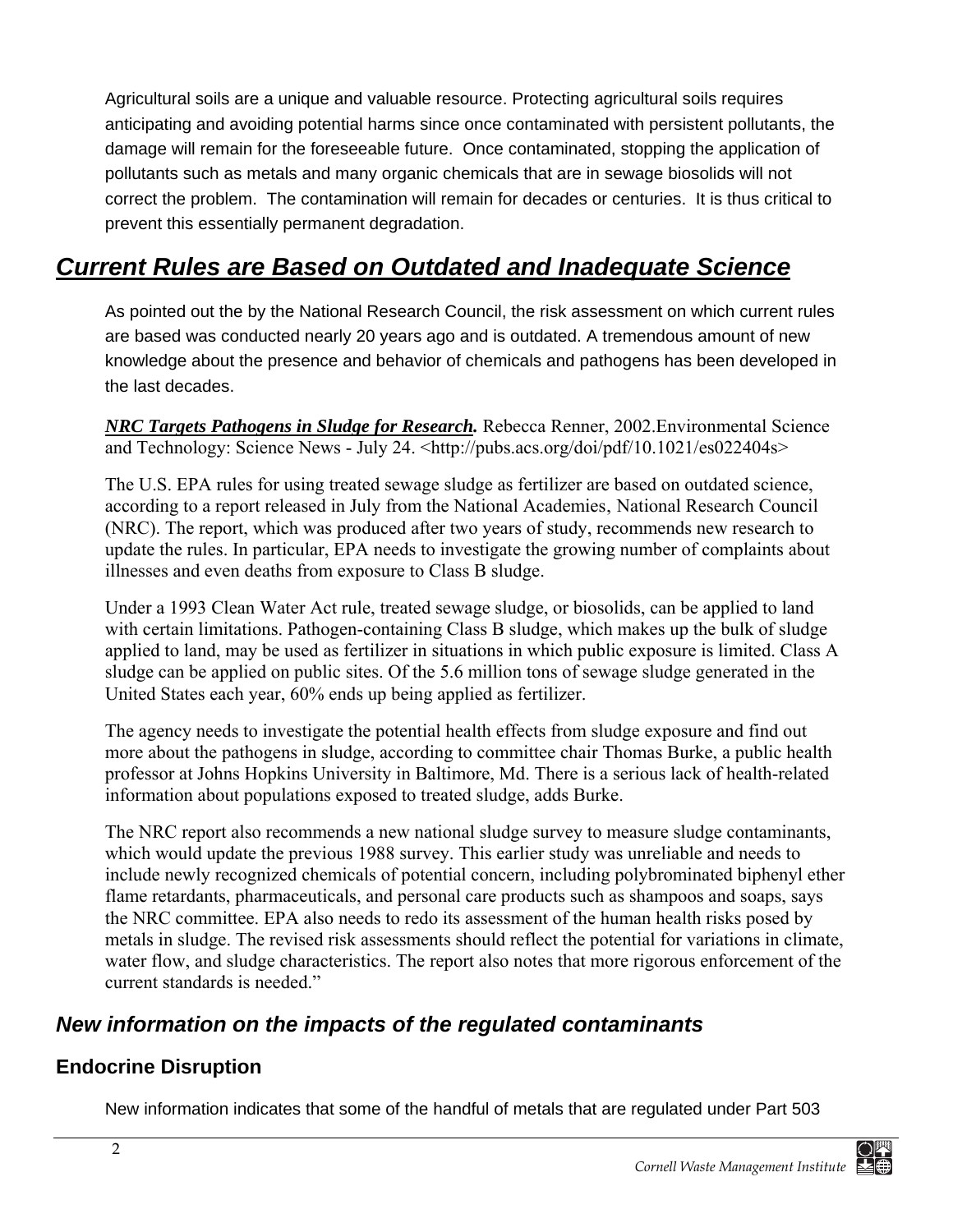pose risks that were not evaluated in the risk assessment upon which the Part 503 USEPA rules are based. The whole subject of endocrine disruption due to exposure to chemicals in the environment (i.e. our knowledge regarding the disruption to human and animal hormones and reproductive systems posed by a number of chemicals) has developed since those rules were promulgated.

Examples of several of the regulated metals for which new risks have been identified are lead and cadmium. Recent work shows that lead has a number of effects on sperm and may play a role in the rising infertility that is being observed. Cadmium has been shown to mimic estrogen and may be related to increased breast cancer. These metals are contained in all sewage biosolids. The contaminant limits in Part 503 do not include any recognition of these endocrine-disrupting impacts.

*Increased seminal plasma lead levels adversely affect the fertility potential of sperm in IVF.*  Susan Benoff, Grace M. Centola, Colleen Millan, Barbara Napolitano, Joel L. Marmar and Ian R. Hurley, 2003. Human Reproduction, V. 18, No. 2, 374-383

BACKGROUND: Lead remains in high levels in the environment and is known to reduce fertility in animal models, but a direct link between lead exposures and human infertility has not yet been established. METHODS: In a prospective, double-blind study of the metal ion levels and sperm function, semen was obtained from partners of 140 consecutive women undergoing their first IVF cycle. Lead in seminal plasma was determined by atomic absorption spectroscopy. Motile sperm populations were assessed for surface receptors for mannose binding, and the ability to undergo premature ('spontaneous'), and free mannose-induced acrosome reactions. Fertile donor  $(n = 9)$ sperm were exposed to exogenous lead during capacitating incubations and then assessed for mannose receptor expression and acrosome loss. RESULTS: Lead levels were negatively correlated with IVF rates. Lead levels were negatively correlated to two of the three sperm function biomarkers(mannose receptors, mannose-induced acrosome reactions). Lead levels positively correlated with the spontaneous acrosome reaction. These findings were mimicked by in-vitro exposure of fertile donor sperm to lead. CONCLUSIONS: Multiple sperm parameters are affected as lead levels rise. Increased lead levels may contribute to the production of unexplained male infertility.

*Cadmium mimics the in vivo effects of estrogen in the uterus and mammary gland.* Michael D Johnson, Nicholas Kenney, Adriana Stoica, Leena Hilakivi-Clarke, Baljit Singh, Gloria Chepko, Robert Clarke, Peter F Sholler, Apolonio A Lirio, Colby Foss, Ronald Reiter, Bruce Trock, Soonmyoung Paik, and Mary Beth Martin, 2003. Nature Medicine, 9:1081-1084. Letter Published online: 13 July 2003.

Abstract: "It has been suggested that environmental contaminants that mimic the effects of estrogen contribute to disruption of the reproductive systems of animals in the wild, and to the high incidence of hormone-related cancers and diseases in Western populations. Previous studies have shown that functionally, cadmium acts like steroidal estrogens in breast cancer cells as a result of its ability to form a high-affinity complex with the hormone binding domain of the estrogen

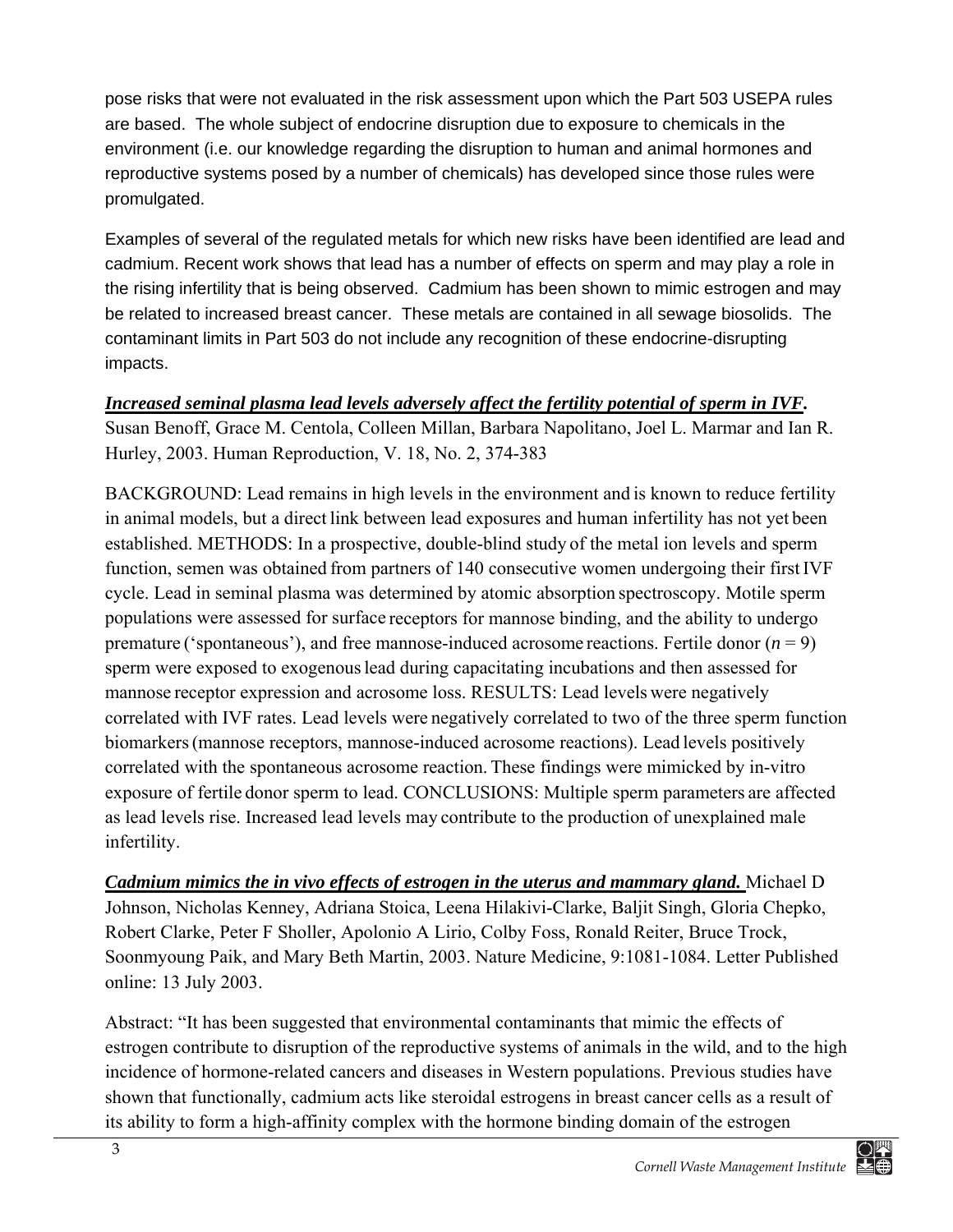receptor1, 2. The results of the present study show that cadmium also has potent estrogen-like activity *in vivo*. Exposure to cadmium increased uterine wet weight, promoted growth and development of the mammary glands and induced hormone-regulated genes in ovariectomized animals. In the uterus, the increase in wet weight was accompanied by proliferation of the endometrium and induction of progesterone receptor (PgR) and complement component C3. In the mammary gland, cadmium promoted an increase in the formation of side branches and alveolar buds and the induction of casein, whey acidic protein, PgR and C3. *In utero* exposure to the metal also mimicked the effects of estrogens. Female offspring experienced an earlier onset of puberty and an increase in the epithelial area and the number of terminal end buds in the mammary gland."

#### *Cadmium mimics effects of estrogen.* NewScientist.com News Service, 13:44, July 14, 2003.

Cadmium is astonishingly good at mimicking the effects of the female sex hormone estrogen, new research on rats has revealed. The discovery raises concerns that the metal, and others like it, could increase the risk of illnesses like breast cancer in people.

Cadmium is widely used in batteries, and is present in cigarette smoke and sewage sludge spread on agricultural land. It is best known for obvious toxic effects on the liver and kidneys.

But new research by Mary Beth Martin's team at Georgetown University in Washington DC shows that, at much lower doses, cadmium can cause very similar effects as estrogen.

Martin gave cadmium to female rats whose ovaries had been removed, so they could not make estrogen themselves. The animals received doses comparable to the level set by the World Health Organization as a tolerable weekly intake for people. The results were unexpectedly striking, with the effects of the cadmium appearing almost identical to those of estrogen.

#### Denser tissue

Rats given cadmium rapidly developed heavier wombs, denser mammary glands and thicker womb linings - just as they did when given estrogen itself. They also began to make milk, and two genes usually activated by estrogen were switched on.

And when Martin's team gave cadmium to pregnant rats, their female offspring went through puberty sooner and developed denser mammary gland tissue, again matching the effects of estrogen.

#### **Impacts on livestock**

Livestock that graze on sludge-amended pastures ingest biosolids that adhere to the forage plants and also ingest soil directly. Particularly in arid conditions, soil can be up to 18% dry weight of a grazing animal's diet. Even where lesser amounts are ingested, recent research has shown impacts to grazing animals from biosolids additions to soils. These impacts include an accumulation of toxic metals in edible body organs, with implications for the human food chain. Additionally, endocrine disruption (reduced testis size) has been documented, with implications for livestock reproduction.

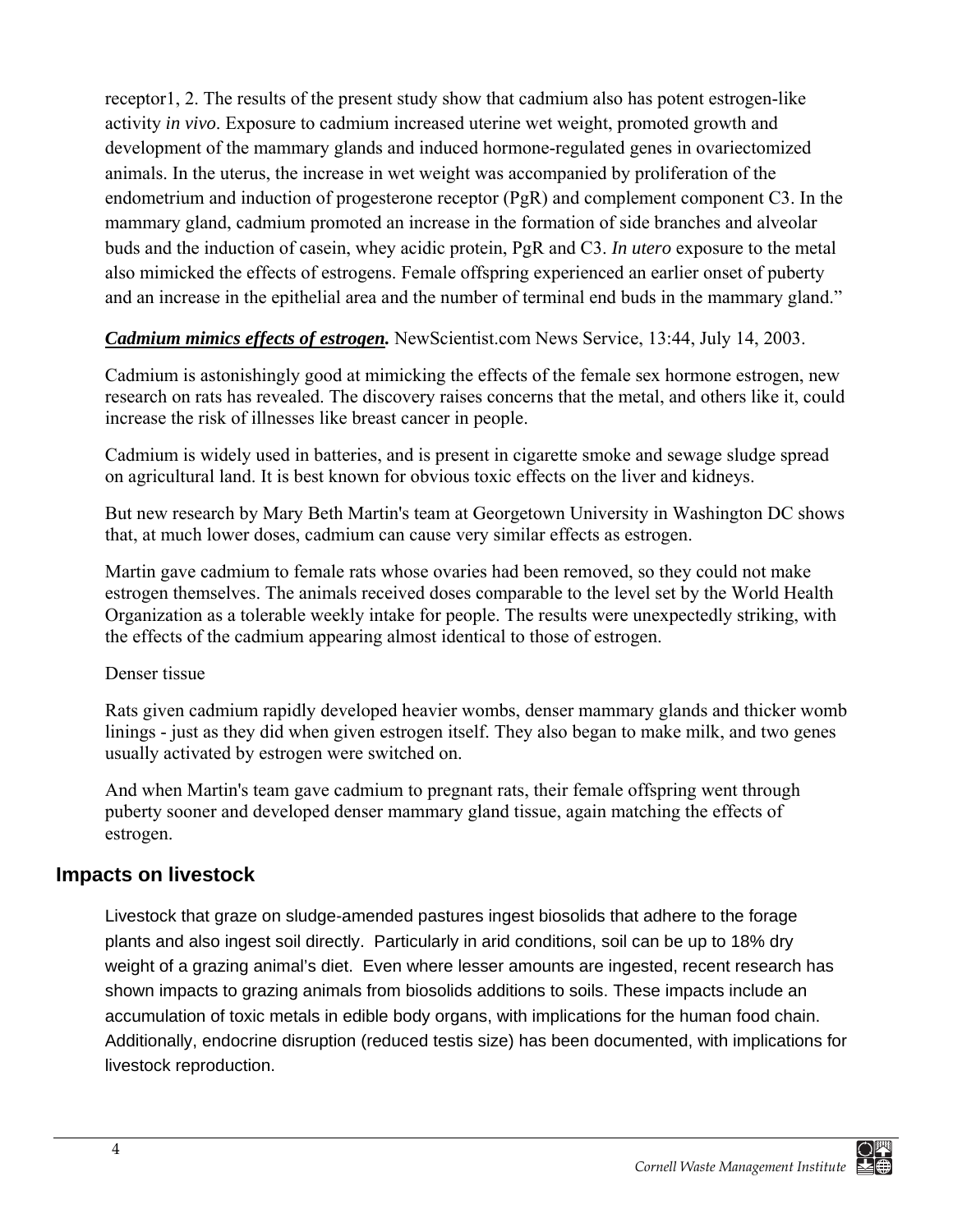*Accumulation of potentially toxic elements by sheep given diets containing soil and sewage sludge. 1. Effect of type of soil and level of sewage sludge in the diet.* Hill, J. B. Stark, J. Wilkinson, M. Curran, I. Lean, J. Hall, C. Livesey, 1998. Animal Science, 67:73-86.

Live weight gain was depressed by the addition of sludge to the diet. Levels of cadmium and lead in liver and kidneys increased, with the lead levels approaching the UK statutory limit for human food.

*Cellular and hormonal disruption of fetal testis development in sheep reared on pasture treated with sewage sludge.* Catriona Paul, Stewart M. Rhind, Carol E. Kyle, Hayley Scott, Chris McKinnell, and Richard M. Sharpe, 2005. Environmental Health Perspectives, 113(11):1580-1587

Fetuses of pregnant sheep reared on sludge-treated pasture had reduced body weight. Male fetus testis were significantly reduced. "These findings indicate that exposure of the developing male sheep fetus to real-world mixtures of environmental chemicals can result in major attenuation of testicular development and hormonal function, which may have consequences in adulthood." This has the potential for impact on fertility.

### **Movement to groundwater through facilitated transport**

New understanding about the movement of contaminants (both chemicals and pathogenic organisms) through soils into groundwater has been developed in recent years. This includes information showing that contaminants may "piggy-back" on other chemicals that move in water (this is termed "facilitated transport"). Thus a chemical which by itself is relatively immobile in soils (such as many metals), can move rapidly through soils when other chemicals are present (such as organic matter in biosolids). In addition another mechanism that provides for rapid movement of chemicals through soils is that water and the contaminants carried in it can move through soils along preferential flow paths (such as worm holes, root channels or wetting fingers).

Recent short feature articles on these topics prepared by Cornell include *Colloidal transport: the*  facilitated movement of contaminants into groundwater *(B.K. Richards, J.F. McCarthy, T.S.* Steenhuis, A.G. Hay, Y. Zevi, A. Dathe. 2007. Journal of Soil & Water Conservation 62(3)55A-56A) and *The unintentional secret*. (B.K. Richards, N. Peranginangin, T.S. Steenhuis and L.D. Geohring. 2003. Journal of Soil & Water Conservation, September-October 2003 59(5):104A-105A). By these mechanisms, contaminants can move through the soil and into groundwater much more quickly than predicted in the very limited risk assessment of groundwater transport potential performed to support the Part 503 rules. The rate of contaminant movement predicted by that risk assessment relied on data from a *single* paper based on *test tube* mobility tests from a *single soil type*. No actual field data were used. Furthermore, the transport models employed by that assessment assumed uniform homogenous soils. The risk assessment thus did not account for these common rapid flow phenomena.

*Biosolid colloid-mediated transport of copper, zinc, and lead in waste-amended soils.* A.D. Karathanasis, D.M.C. Johnson, and C.J. Matocha, 2005. Journal of Environmental Quality, 34(4):1153-1164

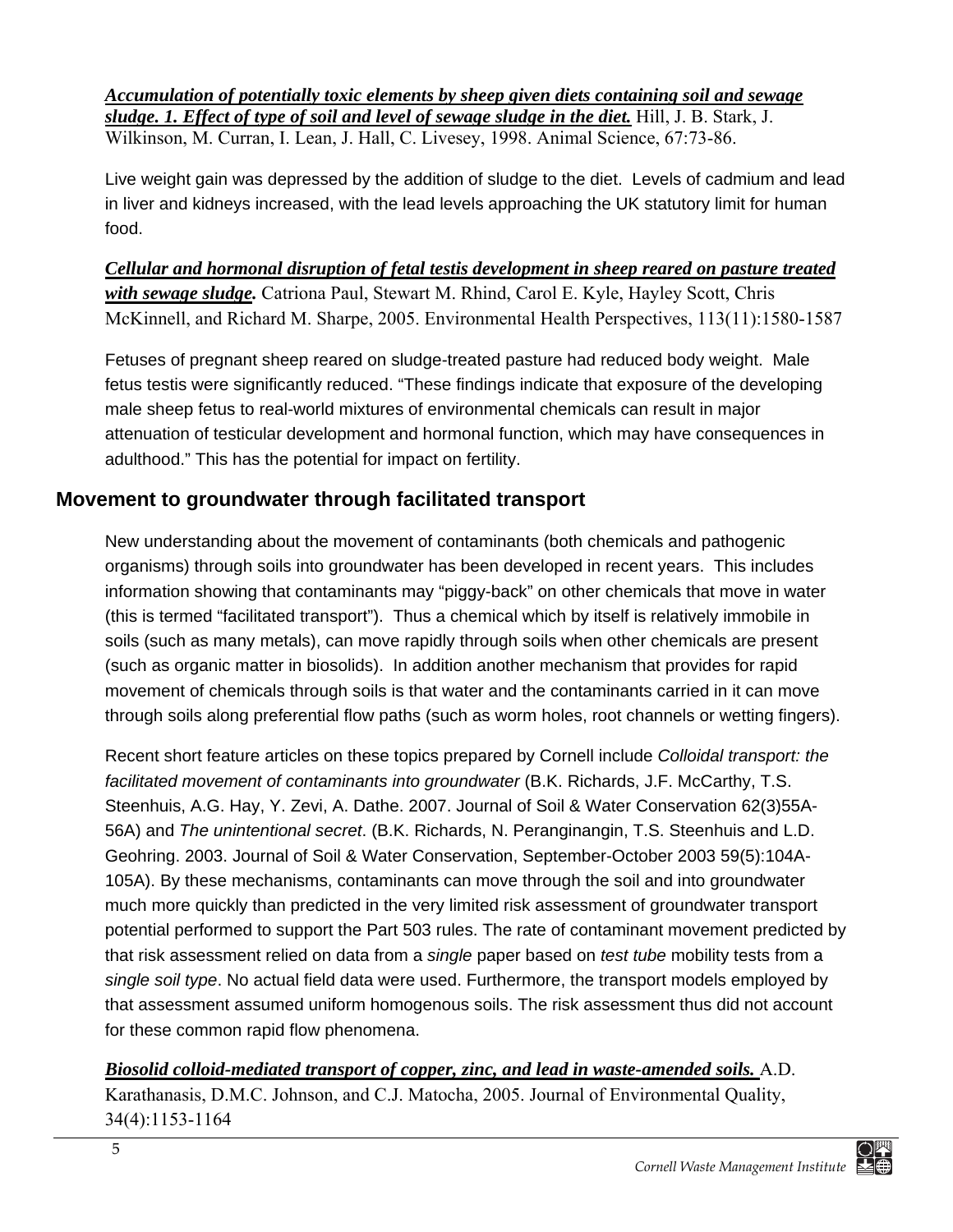A significant increase in the leaching of metals (up to 10,000 times) was measured in a laboratory experiment as a result of the binding of metals to the organic colloids in sewage sludge. "The findings demonstrate the important role of biosolids colloids as contaminant carriers and the significant risk they pose."

*Effect of Mineral Colloids in Virus Transport through Saturated Sand Columns.* Yan Jin, Ellen Pratt, and Marylynn V. Yates, 2000. Journal of Environmental Quality, 29(2):532-539

The movement of viruses through soils was facilitated by adsorption on to colloidal particles.

*Facilitated Transport of Napropamide by Dissolved Organic Matter in Sewage Sludge-Amended Soil.* L. Nelson, W. Farmer, C.J. Williams, and M. Ben-Hur, 1998. Journal of Environmental Quality, 27:1194-1200.

Abstract: The application of sewage sludge to agricultural soils is practiced to minimize landfill disposal. Organic matter amendments to soil are generally thought to improve soil quality, but pesticide application to these soils may lead to groundwater contamination problems. The complexation of pesticides with a water-soluble carrier such as dissolved organic matter (DOM) may facilitate chemical movement through soil. Sewage sludge amendments may lead to greater downward movement of organic chemicals if associated with DOM. Napropamide  $[2-a$ -napthoxy)-*N,N*-diethylpropionamide] was applied to a silt loam soil with (SS) and without (NoSS) sewage sludge application. Laboratory batch equilibrium and soil column studies were performed to determine the potential for herbicide complexation with DOM. Over 98% of the herbicide in soil columns followed typical adsorption and transport behavior as the center of mass of the lower organic matter soil (NoSS) moved twice the depth as that of SS. However, napropamide was detected in the initial leachate eluted from repacked soil columns with steps taken to prevent preferential flow. Napropamide concentrations in the initial leachate of SS were twice that from NoSS with <1.5% of the total applied chemical mass eluting from the bottom of each column. A strong positive relationship was found between napropamide concentration and DOM content in soil leachates. Equilibrium dialysis methods were used to determine that napropamide moving through the soil columns was complexed with DOM. The results show that DOM can facilitate herbicide movement through soil and that sewage sludge-derived DOM may lead to enhanced chemical transport in sludge-amended soils.

*Enhanced Transport of Pesticides in a Field Trial with Treated Sewage Sludge.* E. Grager, I. Dror, F. Bercovich, and M. Rosner, 2001. Chemosphere, 44: 805-811

Pesticide leaching in arid field soils was increased by the application of sewage sludge.

### *Aerosols and human health effects*

Health effects from exposure to sewage sludge during land spreading have been reported frequently, but these reports have been considered anecdotal and not confirmatory evidence that illness can result from aerosols released during application. Few studies have actually addressed symptoms related to land application. A study of people living near application sites compared

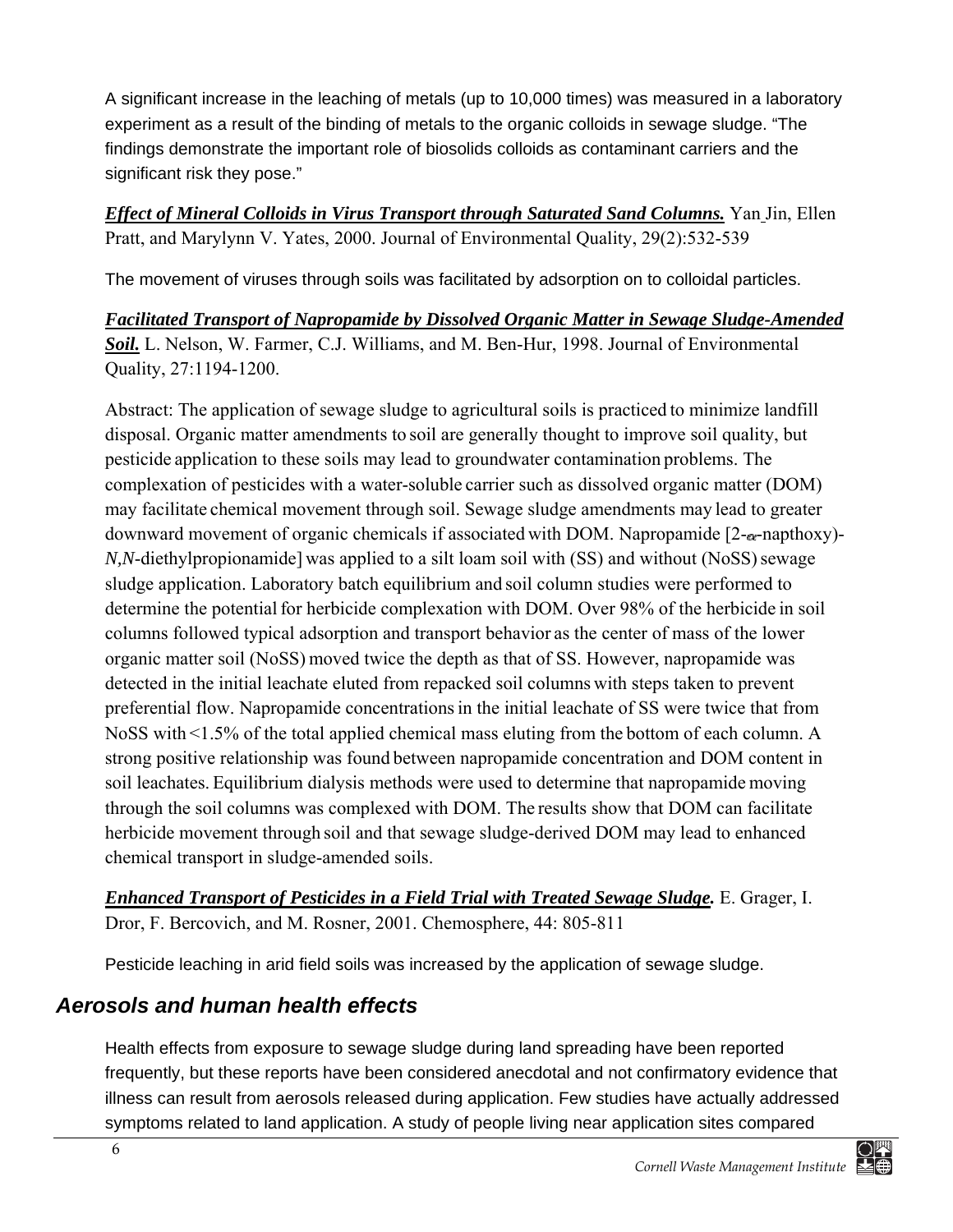with a control population showed statistically elevated health-related symptoms in the exposed population. Another study of 48 people located near 10 land application sites indicated that chemical irritants and pathogens in sludge may interact to cause symptoms.

Several recent publications have tracked aerosol emissions from fields during sewage sludge (biosolids) application and tillage. DNA-based microbial tracking has proven that wind is a critical factor in the formation and off-site migration of aerosols. Biosolids aerosols of inhalable size (< 10 µm), containing bacteria such as coliforms and Health survey of residents living near farm fields permitted to receive biosolids.

*Health Survey of Residents Living near Farm Fields Permitted to Receive Biosolids.* Sadik Khuder, Sheryl A. Milz, Michael Bisesi, Robert Vincent, Wendy McNulty, and Kevin Czajkowski, 2007. Archives of Environmental and Occupational Health, 62(1):5-11.

Abstract: The authors studied the health status of residents living in Wood County, OH, near farm fields that were permitted to receive biosolids. They mailed a health survey to 607 households and received completed surveys from 437 people exposed to biosolids (living on or within 1 mile of the fields where application was permitted) and from 176 people not exposed to biosolids (living more than 1 mile from the fields where application was permitted). The authors allowed for up to 6 surveys per household. Results revealed that some reported health-related symptoms were statistically significantly elevated among the exposed residents, including excessive secretion of tears, abdominal bloating, jaundice, skin ulcer, dehydration, weight loss, and general weakness. The frequency of reported occurrence of bronchitis, upper respiratory infection, and giardiasis were also statistically significantly elevated. The findings suggest an increased risk for certain respiratory, gastrointestinal, and other diseases among residents living near farm fields on which the use of biosolids was permitted. However, further studies are needed to address the limitations cited in this study.

*Interactions of pathogens and irritant chemicals in land-applied sewage sludges (biosolids).* David L Lewis, David K Gattie, Marc E Novak, Susan Sanchez, and Charles Pumphrey , 2002. BMC Public Health, 2:11

Background: Fertilisation of land with processed sewage sludges, which often contain low levels of pathogens, endotoxins, and trace amounts of industrial and household chemicals, has become common practice in Western Europe, the US, and Canada. Local governments, however, are increasingly restricting or banning the practice in response to residents reporting adverse health effects. These self-reported illnesses have not been studied and methods for assessing exposures of residential communities to contaminants from processed sewage sludges need to be developed.

Methods: To describe and document adverse effects reported by residents, 48 individuals at ten sites in the US and Canada were questioned about their environmental exposures and symptoms. Information was obtained on five additional cases where an outbreak of staphylococcal infections occurred near a land application site in Robesonia, PA. Medical records were reviewed in cases involving hospitalisation or other medical treatment. Since most complaints were associated with

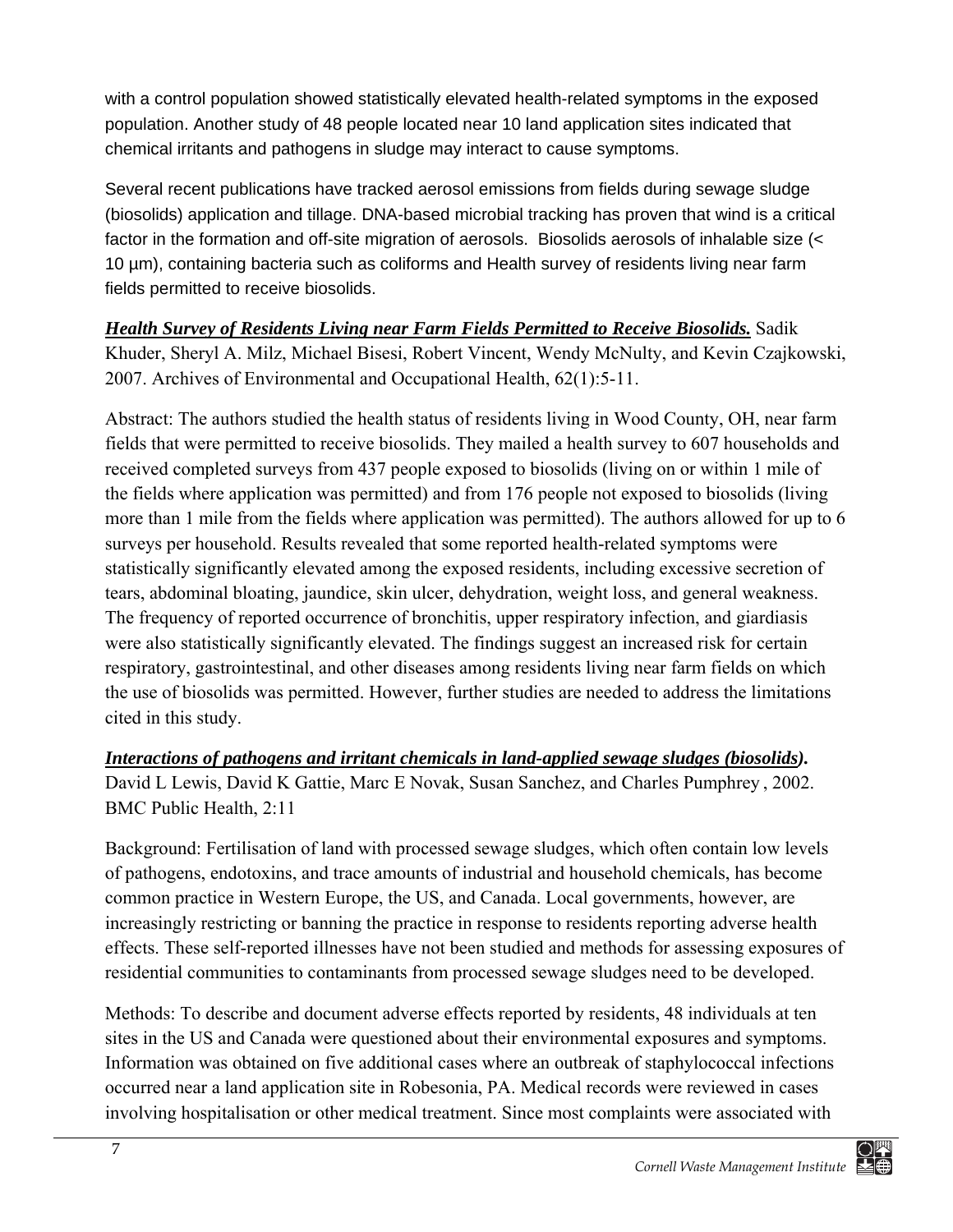airborne contaminants, an air dispersion model was used as a means for potentially ruling out exposure to sludge as the cause of adverse effects.

Results: Affected residents lived within approximately 1 km of land application sites and generally complained of irritation (e.g., skin rashes and burning of the eyes, throat, and lungs) after exposure to winds blowing from treated fields. A prevalence of *Staphylococcus aureus* infections of the skin and respiratory tract was found. Approximately 1 in 4 of 54 individuals were infected, including 2 mortalities (septicaemia, pneumonia). This result was consistent with the prevalence of *S. aureus* infections accompanying diaper rashes in which the organism, which is commonly found in the lower human colon, tends to invade irritated or inflamed tissue.

Conclusions:When assessing public health risks from applying sewage sludges in residential areas, potential interactions of chemical contaminants with low levels of pathogens should be considered. An increased risk of infection may occur when allergic and non-allergic reactions to endotoxins and other chemical components irritate skin and mucus membranes and thereby compromise normal barriers to infection.

### *Particulate matter composition and emission rates from the disk incorporation of class B biosolids into soil.* Tania Paez-Rubio, Xin Huab, James Anderson, Jordan Peccia, 2006. Atmospheric Environment, 40:7034-7045

Abstract: Biosolids contain metal, synthetic organic compound, endotoxin, and pathogen concentrations that are greater than concentrations in the agricultural soils to which they are applied. Once applied, biosolids are incorporated into soils by disking and the aerosols produced during this process may pose an airborne toxicological and infectious health hazard to biosolids workers and nearby residents. Field studies at a Central Arizona biosolids land application site were conducted to characterize the physical, chemical, and biological content of the aerosols produced during biosolids disking and the content of bulk biosolids and soils from which the aerosols emanate. Arrayed samplers were used to estimate the vertical source aerosol concentration profile to enable plume height and associated source emission rate calculations. Source aerosol concentrations and calculated emission rates reveal that disking is a substantial source of biosolidsderived aerosols. The biosolids emission rate during disking ranged from 9.91 to 27.25 mg s<sup>-1</sup> and was greater than previously measured emission rates produced during the spreading of dewatered biosolids or the spraying of liquid biosolids. Adding biosolids to dry soils increased the moisture content and reduced the total PM10 emissions produced during disking by at least three times. The combination of bulk biosolids and aerosol measurements along with PM10 concentrations provides a framework for estimating aerosol concentrations and emission rates by reconstruction. This framework serves to eliminate the difficulty and inherent limitations associated with monitoring low aerosol concentrations of toxic compounds and pathogens, and can promote an increased understanding of the associated biosolids aerosol health risks to workers and nearby residents.

### *Source Tracking Aerosols Released from Land-Applied Class B Biosolids during High-Wind*

*Events***.** Carolina Baertsch, Tania Paez-Rubio, Emily Viau, and Jordan Peccia, 2007. Applied and Environmental Microbiology, 73:4522-4531

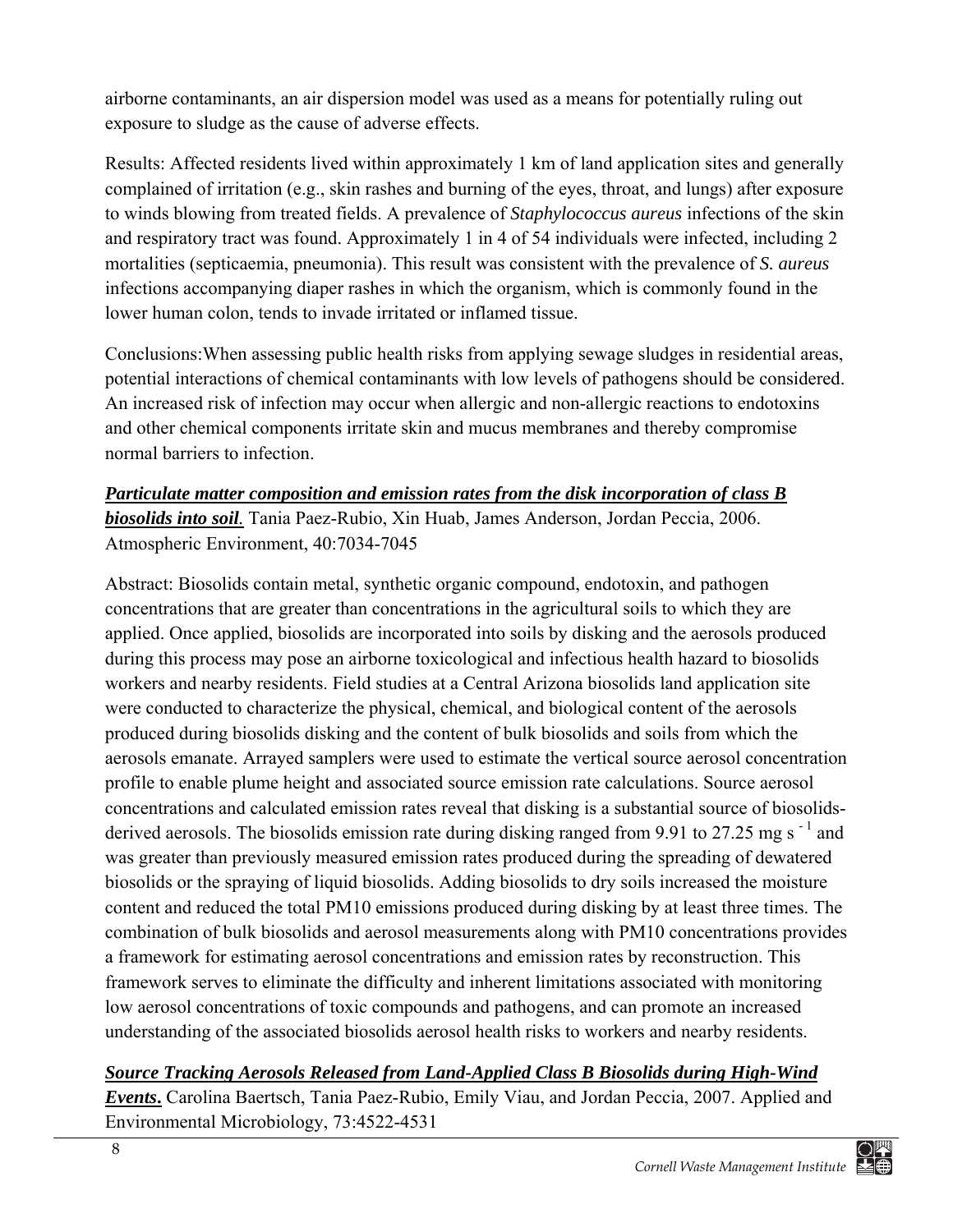Abstract: DNA-based microbial source tracking (MST) methods were developed and used to specifically and sensitively track the unintended aerosolization of land-applied, anaerobically digested sewage sludge (biosolids) during high-wind events. Culture and phylogenetic analyses of bulk biosolids provided a basis for the development of three different MST methods. They included (i) culture- and 16S rRNA gene-based identification of Clostridium bifermentans, (ii) direct PCR amplification and sequencing of the 16S rRNA gene for an uncultured bacterium of the class Chloroflexi that is commonly present in anaerobically digested biosolids, and (iii) direct PCR amplification of a 16S rRNA gene of the phylum Euryarchaeota coupled with terminal restriction fragment length polymorphism to distinguish terminal fragments that are unique to biosolidspecific microorganisms. Each method was first validated with a broad group of bulk biosolids and soil samples to confirm the target's exclusive presence in biosolids and absence in soils. Positive responses were observed in 100% of bulk biosolid samples and in less than 11% of the bulk soils tested. Next, a sampling campaign was conducted in which all three methods were applied to aerosol samples taken upwind and downwind of fields that had recently been land applied with biosolids. When average wind speeds were greater than 5 m/s, source tracking results confirmed the presence of biosolids in 56% of the downwind samples versus 3% of the upwind samples. During these high-wind events, the biosolid concentration in downwind aerosols was between 0.1 and 2 µg/m 3. The application of DNA-based source tracking to aerosol samples has confirmed that wind is a possible mechanism for the aerosolization and off-site transport of land-applied biosolids.

*Off-Site Exposure to Respirable Aerosols Produced during the Disk-Incorporation of Class B Biosolids***.** Swee Yang Low, Tania Paez-Rubio, Carolina Baertsch, Matthew Kucharski, and Jordan Peccia, 2007. Journal of Environmental Engineering, 133:987-994

Abstract: Field experiments were conducted at a Class B biosolids land application site in central Arizona to measure, model, and source-track the off-site transport of aerosols emitted when biosolids were disk-incorporated into soils. Real-time PM10 monitoring provided time-resolved aerosol information sufficient for verifying both off-site concentration and off-site exposure time model results. Under the conditions considered and at a distance of 165 m from the aerosol source, biosolids disk-incorporation resulted in an intermittent exposure to biosolids-derived aerosol concentration between 15 and 40  $\mu$ g/m3 and an inhalable biosolids dose between 2 and 8  $\mu$ g. Transport modeling predicted that these doses will decrease with increasing wind speed. In addition, three DNA sequence-based biosolids source tracking methods were applied to aerosol samples and confirmed the presence of biosolids in aerosols at 5, 65, and 165 m from the aerosol source. Field measurements and modeling indicate that the nature of biosolids-derived aerosol exposure is a series of intermittent high concentration puffs, rather than a continuous low concentration.

### *Emission Rates and Characterization of Aerosols Produced During the Spreading of Dewatered*

*Class B Biosolids.* Tania Paez-Rubio, Abel Ramarui, Jeffrey Sommer, Hua Xin, Hua, James Anderson, and Jordan Peccia, 2008. Environmental Science and Technology, 41(10):3537-3544.

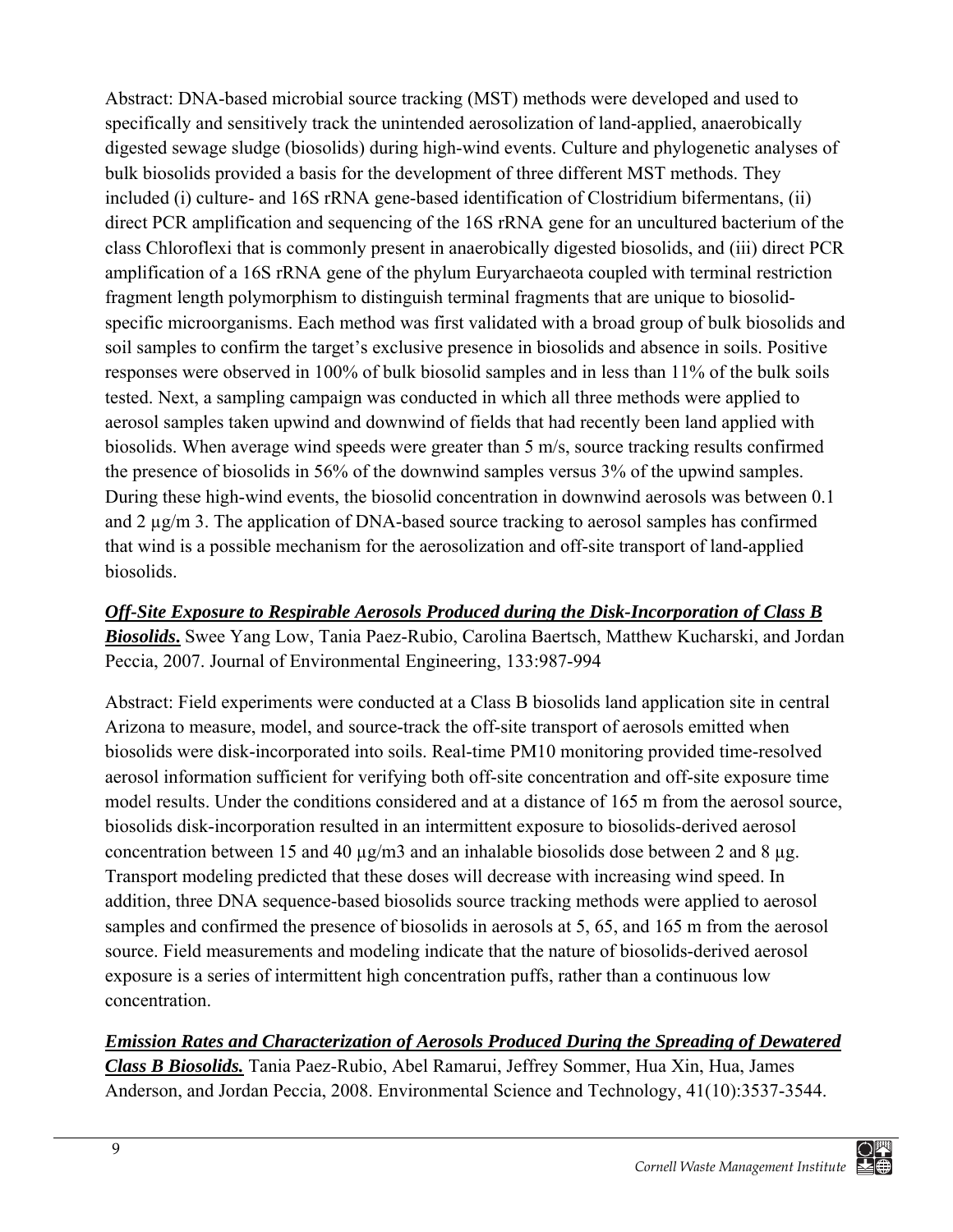Abstract: This study measured aerosol emission rates produced during the spreading of dewatered class B biosolids onto agricultural land. Rates were determined in multiple independent experimental runs by characterizing both the source aerosol plume geometry and aerosol concentrations of PM10, total bacteria, heterotrophic plate count bacteria (HPC), two types of biosolids indicator bacteria, endotoxin, and airborne biosolids regulated metals. These components were also measured in the bulk biosolids to allow for correlating bulk biosolids concentrations with aerosol emission rates and to produce reconstructed aerosol concentrations. The average emission rates and associated standard deviation for biosolids PM10, total bacteria, HPC, total coliforms, sulfite-reducing Clostridia, endotoxin, and total biosolids regulated metals were 10.1  $\pm$ 8.0 (mg/s),  $1.98 \pm 1.41 \times 10^9$  (no./s),  $9.0 \pm 11.2 \times 10^7$  (CFU/s),  $4.9 \pm 2.2 \times 10^3$  (CFU/s),  $6.8 \pm 3.8$  $\times$  10<sup>3</sup> (CFU/s), 2.1  $\pm$  1.8  $\times$  10<sup>4</sup> (EU/s), and 36.9  $\pm$  31.8 (µg/s) respectively. Based on the land application rates of spreaders used in this study, an estimated  $7.6 \pm 6.3$  mg of biosolids were aerosolized for every 1 kg (dry weight) applied to land. Scanning electron microscopy particle size distribution analysis of the aerosols revealed that greater than 99% of the emitted particles were less than 10 μm and particle size distributions had geometric mean diameters and standard deviations near  $1.1 \pm 0.97$  µm. The demonstrated correlations of bulk biosolids concentrations with aerosol emission rates, and the reconstruction of aerosol concentration based on PM10 and bulk biosolids concentration provide a more fundamental, bulk biosolids based approach for extending biosolids aerosol exposure assessment to different land application scenarios and a broader range of toxins and pathogens.

### *Non-regulated contaminants and POPs*

Only 9 contaminants are regulated under the Part 503 rules. There are many unregulated contaminants present in sewage biosolids. Some were considered when the rules were being developed and EPA decided not to regulate them. Chemicals considered for regulation, but not included in the 503 rules, include both chemicals for which there were insufficient data to evaluate the risks as well as chemicals for which EPA determined the risk was not substantial. There are, however, many other chemicals now in widespread usage that were not even considered when the 503 rules were promulgated. Among those are the brominated flame retardants, antibacterials, wastewater treatment flocculant polymers, organotins, surfactants, fragrance chemicals and pharmaceuticals.

Over 500 different synthetic organic chemicals have been reported in sewage sludges. Concentrations of many exceed Soil Screening levels set by EPA. None are regulated in sewage biosolids in the US. EPA eliminated organic chemicals from regulatory consideration based on insensitive analyses that had high detection limits for most organic chemicals, too high to measure levels that would be of environmental significance.

All sewage biosolids contain an array of synthetic organic chemicals. An array of pharmaceuticals was found in all of the biosolids tested, regardless of the type of treatment. All biosolids are "highly enriched" in organic wastewater contaminants. Some are present in high concentrations in sewage biosolids (up to 1% by dry weight). Some have demonstrated toxicity.

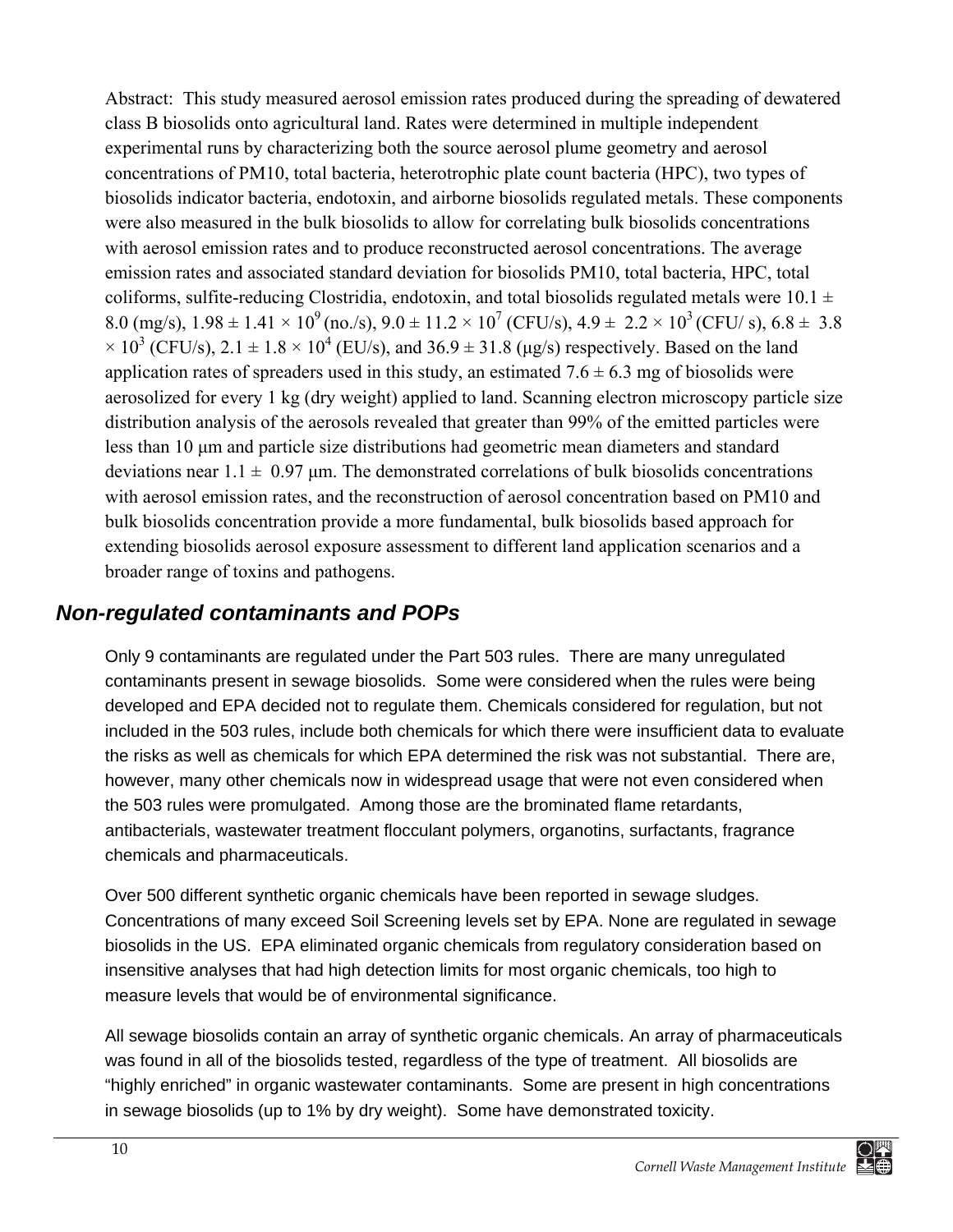Pharmaceuticals are designed to be biologically active at very low concentrations and thus even at trace levels they may impact plants and animals. There is new information showing that antibiotics and other pharmaceuticals have an impact on plants grown in soils containing these chemicals.

The fate of chemicals entering a wastewater treatment plant depends on the chemical and the treatment processes. They may pass through the treatment plant virtually undegraded and travel with the water effluent, they may be sorbed onto the sludge solids, they may volatilize or they may be transformed or degraded in the treatment process. Most organic chemicals tend to sorb onto and thus concentrate in sewage biosolids rather than volatilizing or traveling through the wastewater treatment plant for discharge with the water effluent.

While many organic chemicals are not degraded or transformed by treatment processes (including composting), some compounds are transformed through chemical and biological process, creating daughter products that may be more or less toxic than the original compound. For example, surfactants are a group of chemicals present in large quantities in biosolids. The degradation products of alkyl phenol ethoxylate (APE) surfactants are significantly more toxic than the original compounds and anaerobic digestion processing at wastewater treatment plants promote this transformation, resulting in high concentrations of the recalcitrant and toxic daughter product. This has led to the restriction in use of APEs in Europe. Even compounds that may degrade to less toxic products may be present in such high concentrations in sludges that despite degradation that may take place when the sludge is applied to land, the concentration of the original compound remains at levels of concern. The surfactant LAS is such a compound.

#### *Determination of Anionic and Nonionic Surfactants, Their Degradation Products, and Endocrine-Disrupting Compounds in Sewage Sludge by Liquid Chromatography/Mass Spectrometry.* M. Petrovic and D. Barcelo, 2000. Analytical Chemistry, 72: 4560-4567

Surfactants are present in sludges in high concentrations. Degradation may result in more toxic compounds. Aerobic conditions are necessary for more complete degradation of some surfactants to more benign products.

*Organic Chemicals in Sewage Sludges.* Ellen Z. Harrison, Summer Rayne Oakes, Matthew Hysell, and Anthony Hay, 2006. Science of the Total Environment 367(2-3): 481-497

Abstract: Sewage sludges are residues resulting from the treatment of wastewater released from various sources including homes, industries, medical facilities, street runoff and businesses. Sewage sludges contain nutrients and organic matter that can provide soil benefits and are widely used as soil amendments. They also, however, contain contaminants including metals, pathogens, and organic pollutants. Although current regulations require pathogen reduction and periodic monitoring for some metals prior to land application, there is no requirement to test sewage sludges for the presence of organic chemicals in the U. S. To help fill the gaps in knowledge regarding the presence and concentration of organic chemicals in sewage sludges, the peerreviewed literature and official governmental reports were examined. Data were found for 516

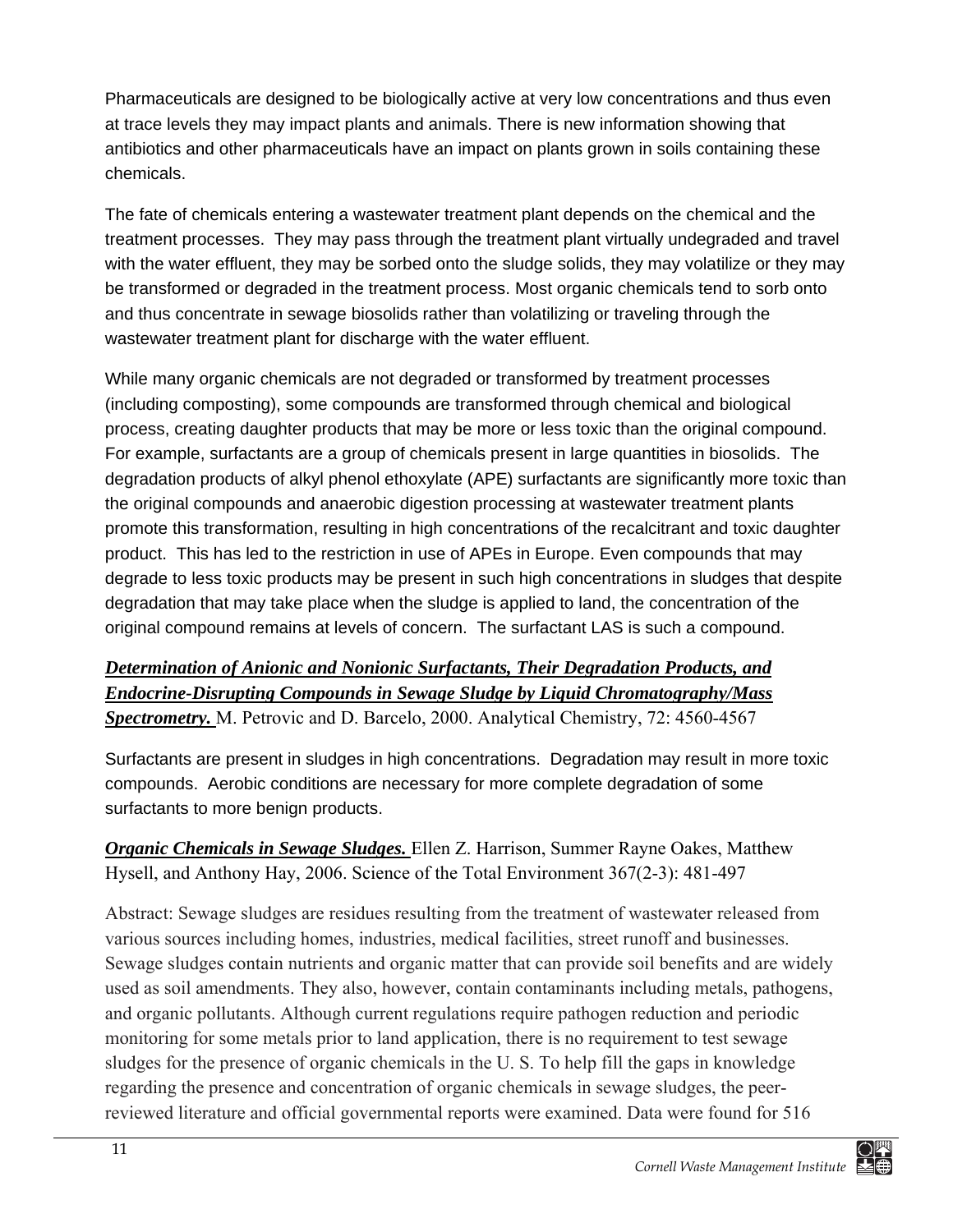organic compounds which were grouped into 15 classes. Concentrations were compared to EPA risk-based soil screening limits (SSLs) where available. For 6 of the 15 classes of chemicals identified, there were no SSLs. For the 79 reported chemicals which had SSLs, the maximum reported concentration of 86% exceeded at least one SSL. Eighty-three percent of the 516 chemicals were not on the EPA established list of priority pollutants and 80% were not on the EPA's list of target compounds. Thus analyses targeting these lists will detect only a small fraction of the organic chemicals in sludges. Analysis of the reported data shows that more data has been collected for certain chemical classes such as pesticides, PAHs and PCBs than for others that may pose greater risk such as itrosamines. The concentration in soil resulting from land application of sludge will be a function of initial concentration in the sludge and soil, the rate of application, management practices and losses. Even for chemicals that degrade readily, if present in high concentrations and applied repeatedly, the soil concentrations may be significantly elevated. The results of this work reinforce the need for a survey of organic chemical contaminants in sewage sludges and for further assessment of the risks they pose.

*Survey of Organic Wastewater Contaminants in Biosolids Destined for Land Application.* C.A. Kinney, E.T. Furlong, S.D. Zaugg, M.R. Burkhardt, S.L. Werner, J.D. Cahill, and G.R. Jorgensen, 2006. Environmental Science and Toxicology, 40(23):7207-7215

Abstract: In this study, the presence, composition, and concentrations of organic wastewater contaminants (OWCs) were determined in solid materials produced during wastewater treatment. This study was undertaken to evaluate the potential of these solids, collectively referred to as biosolids, as a source of OWCs to soil and water in contact with soil. Nine different biosolid products, produced by municipal wastewater treatment plants in seven different states, were analyzed for 87 different OWCs. Fifty-five of the OWCs were detected in at least one biosolid product. The 87 different OWCs represent a diverse cross section of emerging organic contaminants that enter wastewater treatment plants and may be discharged without being completely metabolized or degraded. A minimum of 30 and a maximum of 45 OWCs were detected in any one biosolid. The biosolids used in this study are produced by several production methods, and the plants they originate from have differing population demographics, yet the percent composition of total OWC content, and of the most common OWCs, typically did not vary greatly between the biosolids tested. The summed OWC content ranged from 64 to 1811 mg/kg dry weight. Six biosolids were collected twice, 3-18 months apart, and the total OWC content of each biosolid varied by less than a factor of 2. These results indicate that the biosolids investigated in this study have OWC compositions and concentrations that are more similar than different and that biosolids are highly enriched in OWCs (as mass-normalized concentrations) when compared to effluents or effluent-impacted water. These results demonstrate the need to better describe the composition and fate of OWCs in biosolids since about 50% of biosolids are land applied and thus become a potentially ubiquitous nonpoint source of OWCs into the environment.

#### *Organic Contaminants in Canadian Municipal Sewage Sludge. Part II. Persistent Chlorinated Compounds and Polycyclic Aromatic Hydrocarbons.* J. |Kohli, H.B. Lee and T.E. Peart, 2006. Water Quality Research Journal of Canada, 41: 47-55

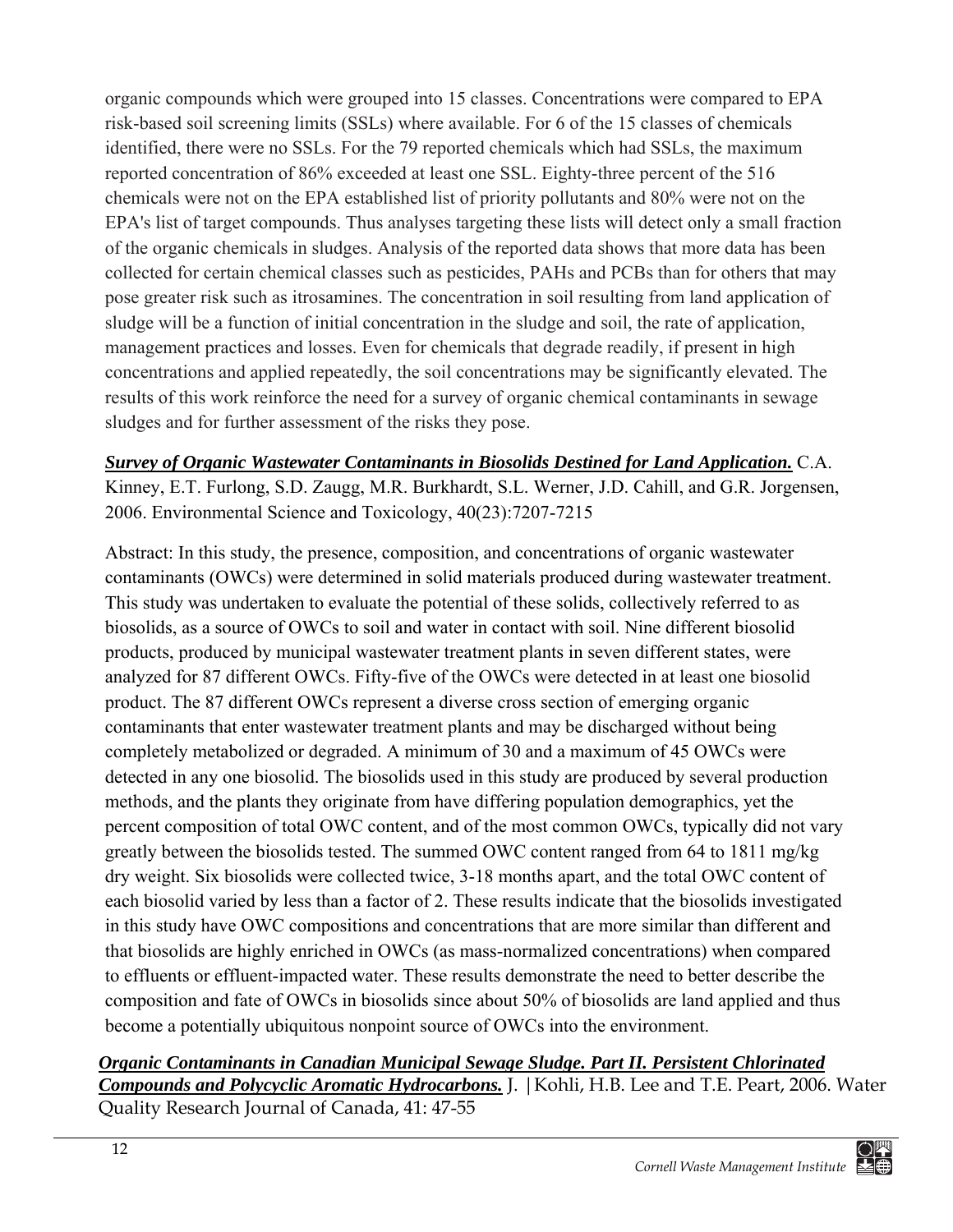PAHs, PCBs, and other persistent organic pollutants are found in essentially all sludges, but at widely varying concentrations depending on the source of sludge.

*Persistence of organic contaminants in sewage sludge-amended soil: A field experiment.* S.C. Wilson, R. E. Alcock , A.P. Sewart , K.C. Jones, 1997. J. Environ. Qual., 26: 1467-1477.

POPs introduced into soils by sewage sludge incorporation, specifically dioxins and PCBs, persisted in the soil with concentrations unchanged up to 260 days.

*Fate of higher brominated PBDEs in lactating cows.* A. Kierkegaard, L. Asplund , C.A. deWit , M.S. McLachlan , G.O. Thomas, A.J. Sweetman, K.C. Jones, 2007 Environ. Sci. Technol., 41:417- 423

Brominated fire retardant chemicals in contaminated feed accumulated in the fat of cows, indicating that meat consumption may be an important human exposure route to higher brominated BDEs. This observation has important implications for pasture and forage land contamination by these chemicals in sewage sludge.

*Removal of Organotins During Sewage Treatment: A Case Study.* N. Voulvoulis, M.D. Scrimshaw, and J.N. Lester, 2004. Environmental Technology, 25(6):733-740

Organotins are highly toxic compounds found in sludges. They do not degrade in the wastewater treatment process.

*The potential impact of veterinary and human therapeutic agents in manure and biosolids on plants grown on arable land: a review.* Patrick K. Jjemba, 2002. Agriculture, Ecosystems and Environment, 93(1-3):267-278

Substantial quantities of pharmaceuticals are applied to land in sludges and manures. Detrimental impacts of pharmaceuticals on crops is observed with some species of plants.

### *Bacterial regrowth/viable non-culturable (VNC)*

Recent research has demonstrated that sewage biosolids believed to meet Class A or Class B standards were subject to regrowth and reactivation of bacteria. Thus materials have been land applied that contained bacterial levels far above those of Class A or Class B as defined by USEPA under Part 503. Coliform concentrations were found to increase by 100-1000-fold in biosolids and in soil/biosolid mixtures after centrifugation of anaerobically digested biosolids. Coliform concentrations up to 100,000 times those measured by conventional culture methods may be found in thermophilically digested sludges after centrifugation. This results from the presence of viable but non-culturable bacteria.

*Increases in Fecal Coliform Bacteria Resulting From Centrifugal Dewatering of Digested Biosolids.* Yinan Qi, Steven. K. Dentel, and Diane S. Herson, 2007. Water Research, 41(3):571- 580.

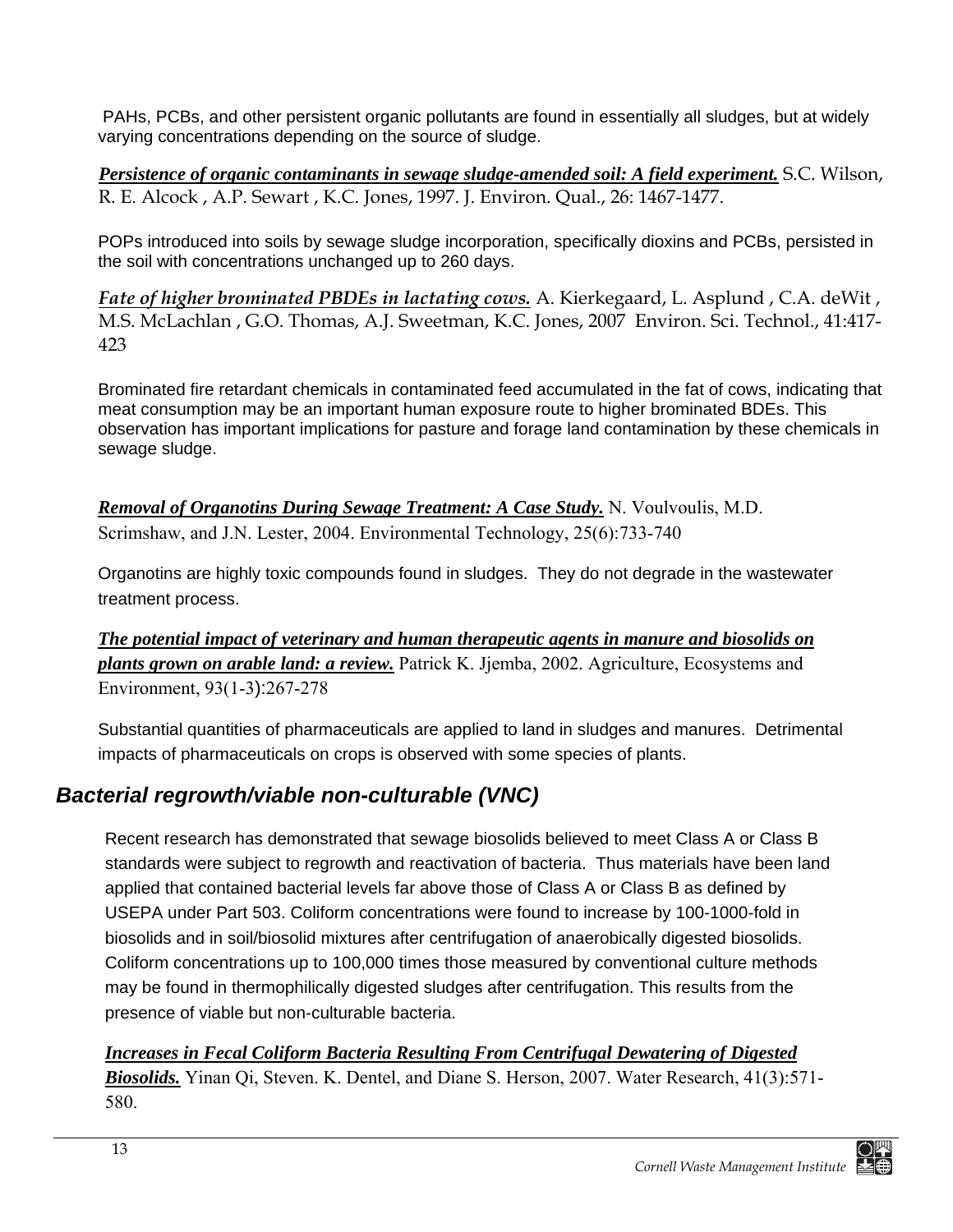Abstract: In many countries, the classification of biosolids for disposal purposes can be based, in part, on fecal coliform levels, with alternative criteria also available based on the stabilization process used, such as anaerobic digestion. The assumption that these alternative criteria provide equivalent protection may be flawed. This paper demonstrates that fecal coliform levels determined after digestion do not always indicate the bacterial levels after the same biosolids have been dewatered by centrifugation. In samples from mesophilic digestion, half had significant increases in coliform numbers ( $P < 0.05$ ) with up to one order of magnitude increase during centrifugation, suggesting coliform regrowth. Thermophilically digested samples had significant increases of several orders of magnitude during dewatering, more likely from reactivation of viable but non-culturable coliforms than from regrowth. In other cases, centrifugation induced coliform regrowth or reactivation upon incubation and storage of dewatered samples, but not digested samples. These 2–3 order of magnitude increases occurred with both 25 and 37 °C incubations. Coliform increases continued for up to 5 days, then gradually declined. However, by day 20 coliform numbers were still 2 orders of magnitude greater than when originally sampled. The magnitude of the increases could be due either to regrowth or reactivation, but the nature of the longer-term increases—also seen in biosolids/soil mixtures—suggests regrowth. Differences in numbers between digested and dewatered samples could not be duplicated with high shear processing in lab-scale devices, with nitrogen purging to remove volatile or gaseous constituents, or with redilution using centrate. They could not be attributed to enumeration methods, to interference of Bacillus spp. on apparent coliform counts, or to temperature changes. The increases have practical implications in the use of fecal coliform or alternative criteria to define pathogen content in biosolids.

*Reactivation and Growth of Non-Culturable Indicator Bacteria in Anaerobically Digested Biosolids After Centrifuge Dewatering.* Matthew J. Higgins, Yen-Chih Chen, Sudhir N. Murthy, Donald Hendrickson, Joseph Farrel, Perry Schafer, 2007. Water Research, 41(3):665-673

Abstract: Recent literature has reported that high concentrations of indicator bacteria such as fecal coliforms (FCs) were measured in anaerobically digested sludges immediately after dewatering even though low concentrations were measured prior to dewatering. This research hypothesized that the indicator bacteria can enter a non-culturable state during digestion, and are reactivated during centrifuge dewatering. Reactivation is defined as restoration of culturability. To examine this hypothesis, a quantitative polymerase chain reaction (qPCR) method was developed to enumerate Escherichia coli, a member of the FC group, during different phases of digestion and dewatering. For thermophilic digestion, the density of E. coli measured by qPCR could be five orders of magnitude greater than the density measured by standard culturing methods (SCMs), which is indicative of non-culturable bacteria. For mesophilic digestion, qPCR enumerated up to about one order of magnitude more E. coli than the SCMs. After centrifuge dewatering, the nonculturable organisms could be reactivated such that they are enumerated by SCMs, and the conditions in the cake allowed rapid growth of FCs and E. coli during cake storage.

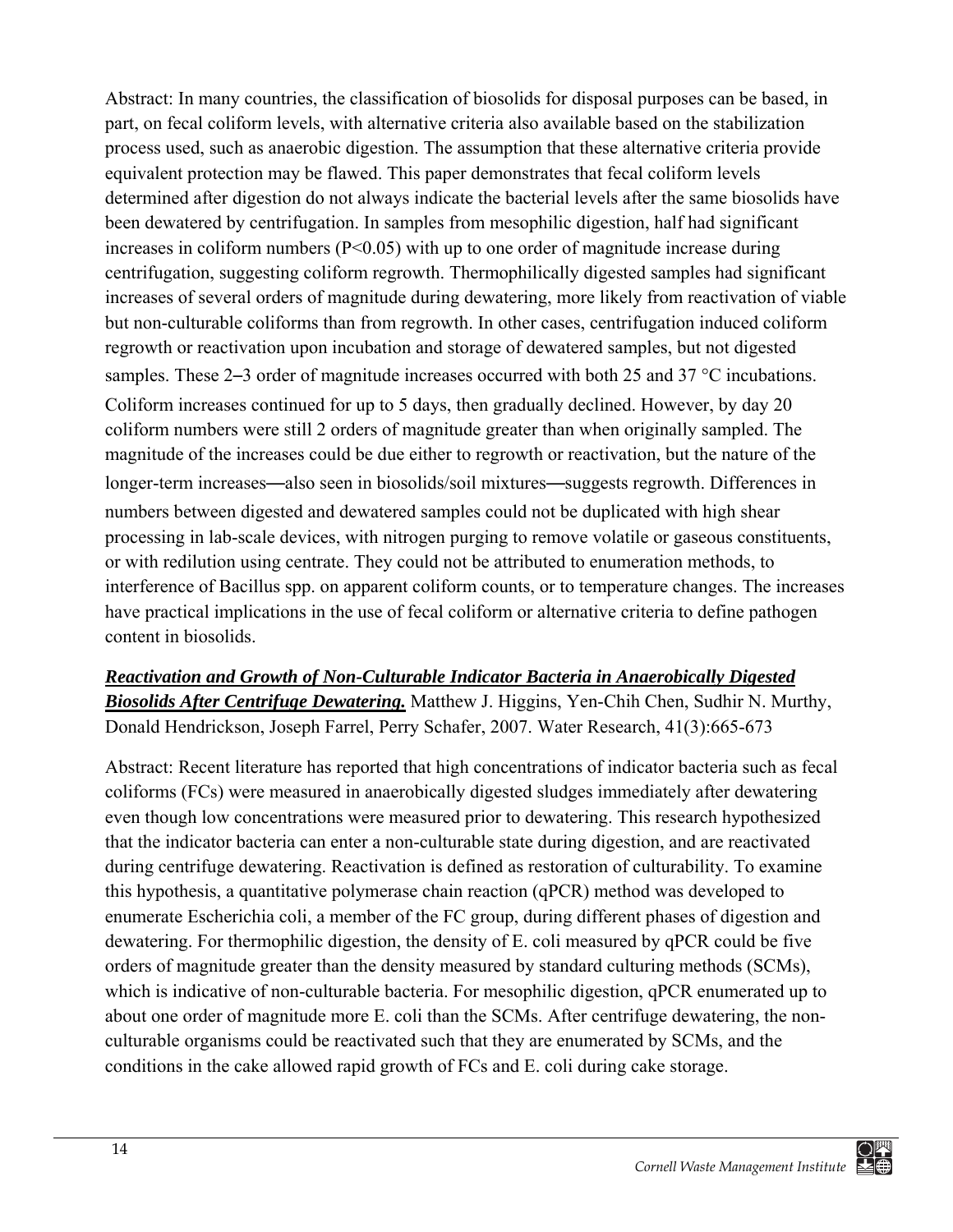### *Antibiotic resistance in sludge bacteria*

Recent studies have confirmed that the use of antimicrobials had created a large pool of antibiotic-resistance genes in bacteria that are detected in sewage sludge and effluent from sewage treatment plants. Antibiotic resistant bacteria were found in higher numbers downstream of sludge-treated farmland as compared to upstream.

### *Increased Frequency of Drug-resistant Bacteria and Fecal Coliforms in an Indiana Creek Adjacent to Farmland Amended with Treated Sludge.* Shivi Selvaratnam and David J. Kunberger, 2004. Canadian Journal of Microbiology, 50(8):653-656

Abstract: Many studies indicate the presence of human pathogens and drug-resistant bacteria in treated sewage sludge. Since one of the main methods of treated sewage disposal is by application to agricultural land, the presence of these organisms is of concern to human health. The goal of this study was to determine whether the frequency of drug resistant and indicator bacteria in Sugar Creek, which is used for recreational purposes, was influenced by proximity to a farmland routinely amended with treated sludge (site E). Surface water from 3 sites along Sugar Creek (site E, 1 upstream site (site C) and 1 downstream site (site K)) were tested for the presence of ampicillin-resistant (AmpR) bacteria, fecal and total coliforms over a period of 40 d. Site E consistently had higher frequencies of AmpR bacteria and fecal coliforms compared with the other 2 sites. All of the tested AmpR isolates were resistant to at least 1 other antibiotic. However, no isolate was resistant to more than 4 classes of antimicrobials. These results suggest that surface runoff from the farmland is strongly correlated with higher incidence of AmpR and fecal coliforms at site E.

*Potential ecological and human health impacts of antibiotics and antibiotic-resistant bacteria from wastewater treatment plants.* S. Kim and D.S. Aga, 2007. Journal of Toxicology and Environmental Health-Part B-Critical Reviews, 10:559-573

Abstract**:** The occurrence of antibiotics and other pharmaceuticals in the environment has become an increasing public concern as recent environmental monitoring activities reveal the presence of a broad range of persistent pharmaceuticals in soil and water. Studies show that municipal wastewater treatment plants (WWTPs) are important point sources of antibiotics and antibioticresistant bacteria in the environment. The fate of antibiotics and other pharmaceuticals in WWTPs is greatly influenced by the design and operation of treatment systems. Because knowledge on the fate of antibiotics and resistant bacteria in WWTPs is important in estimating their potential impacts on ecology and human health, investigations on occurrence, treatment, and observed effects are reviewed in this article. In addition, human health risk assessment protocols for antibiotic and resistant bacteria are described. Although data on other pharmaceutical compounds are also presented, discussion is focused on antibiotics in the environment because of the potential link to increased emergence of resistance among pathogenic bacteria. The applications of modern analytical methods that facilitate the identification of novel transformation products of pharmaceuticals in environmental matrices are also included to illustrate that the disappearance of the parent pharmaceuticals in WWTPs does not necessarily equate to their complete removal.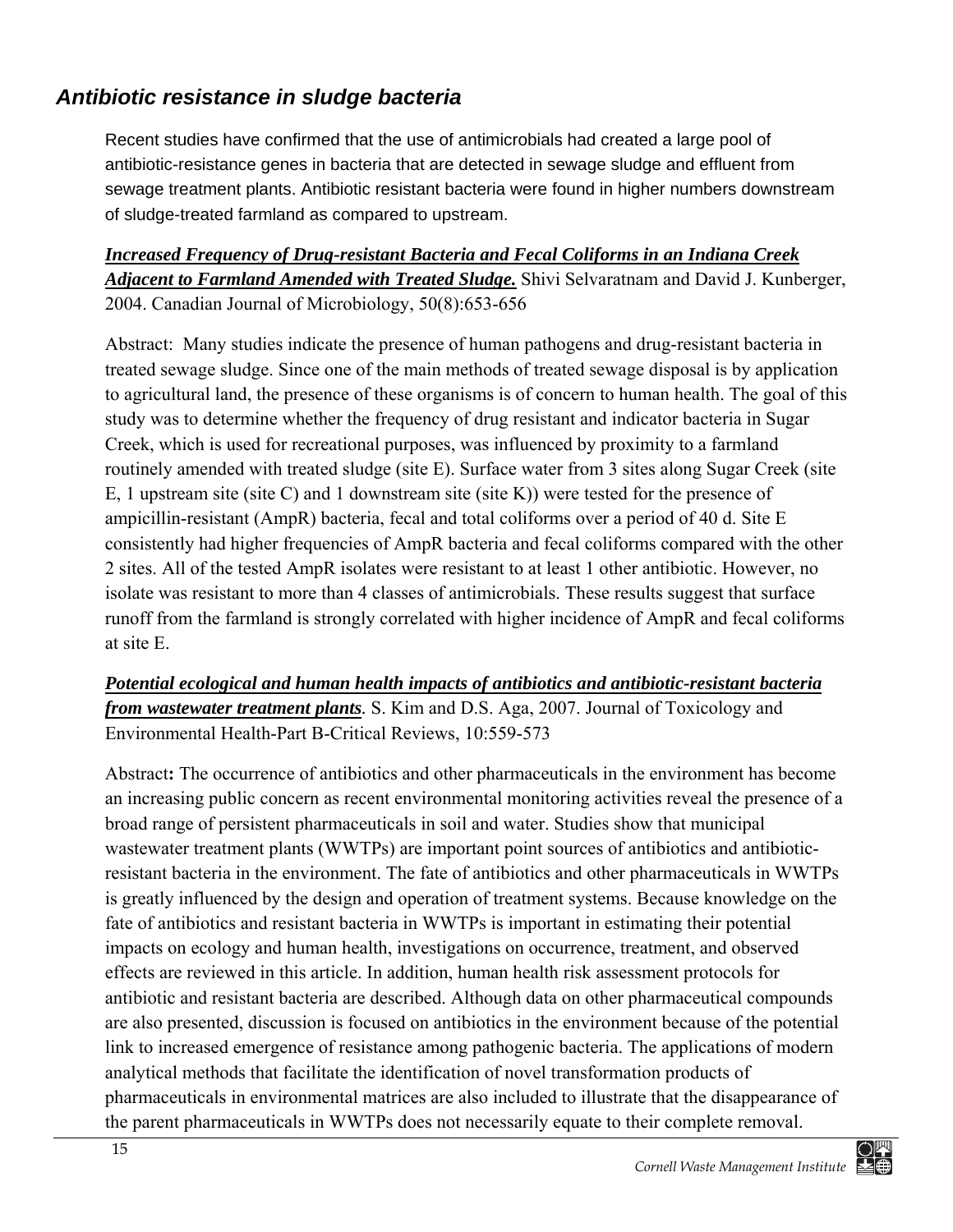#### *Effect of wastewater treatment on antibiotic resistance in Escherichia coli and Enterococcus sp.*

S. Garcia, B. Wade, C. Bauer, C. Craig, K. Nakaoka, and W. Lorowitz, 2007.Water Environment Research, 79:2387-2395

Abstract**:** The effects of wastewater treatment on the proportion of Escherichia coli and Enterococcus sp. resistant to specific antibiotics were investigated at two facilities in Davis County, Utah, one of which received hospital waste. Samples were taken from the influent, effluent before disinfection, and secondary anaerobic sludge digester effluent. There was very little difference in antibiotic resistance among E. coli in the inflow waters of the plants but the plant receiving hospital waste had a significantly higher proportion of antibiotic resistant Enterococcus. The effect of wastewater treatment on antibiotic resistance was more pronounced on enterococci than E. coli. Although some increases in antibiotic resistance were observed, the general trend seemed to be a decrease in resistance, especially in the proportion of multidrug resistant Enterococcus sp.

### *Antimicrobial resistance in Enterococcus spp. isolated in inflow, effluent and sludge from municipal sewage water treatment plants.* P.M. Da Costa, P. Vaz-Pires, and F. Bernardo, 2006. Water Research, 40:1735-1740

Abstract**:** Antimicrobial resistance of enterococci was investigated in 42 samples of crude inflow, treated effluent and sludge collected in 14 municipal sewage treatment plants of Portugal. A total of 983 enterococci were recovered and tested, using the diffusion agar method, regarding their sensitivity to 10 different antimicrobial drugs. Multidrug resistance was present in 49.4% of the isolates. Only 3.3% and 0.6% of the investigated strains were resistant to ampicillin and vancomycin, respectively. Resistances found against rifampicin (51.5%), tetracycline (34.6%), erythromycin (24.8%) and nitrofurantoin (22.5%), are causes for substantial concern. Almost 14% of isolates were resistant to ciprofloxacin. Wastewater treatment resulted in enterococci decrease between 0.5 and 4log; nevertheless, more than 4.4 x 10(5) CFU/100ml were present in the outflow of the plants. Our data indicate that the use of antimicrobials had created a large pool of resistance genes and that sewage treatment processes are unable to avoid the dissemination of resistant enterococci into the environment.

### *Prions*

The potential for prions that might be present in wastewater to accumulate in sludges and to persist through treatment is a concern.

*Persistence of Pathogenic Prion Protein during Simulated Wastewater Treatment Processes***.** G.T. Hincklley, C.J. Johnson, K.H. Jacobson, C. Bartholomay, K.D. McMahon, D. McKenzie, J.M. Aiken, and J.A. Pederson, 2008. Environmental Science and Technology, 42(14):5254-5259.

Abstract: Transmissible spongiform encephalopathies (TSEs, prion diseases) are a class of fatal neurodegenerative diseases affecting a variety of mammalian species including humans. A misfolded form of the prion protein (PrPTSE) is the major, if not sole, component of the infectious

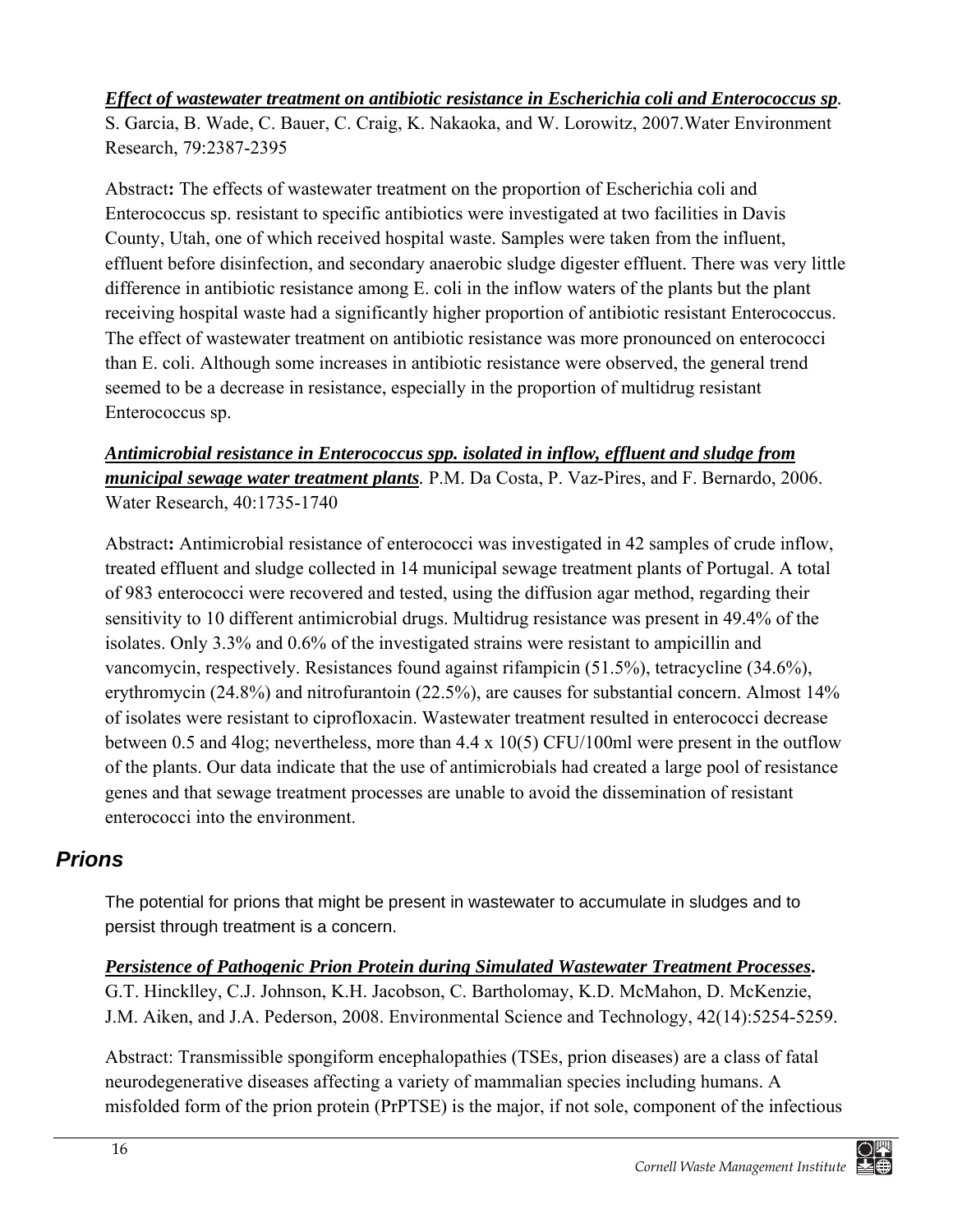agent. Prions are highly resistant to degradation and to many disinfection procedures suggesting that, if prions enter wastewater treatment systems through sewers and/or septic systems (e.g., from slaughterhouses, necropsy laboratories, rural meat processors, private game dressing) or through leachate from landfills that have received TSE-contaminated material, prions could survive conventional wastewater treatment. Here, we report the results of experiments examining the partitioning and persistence of PrPTSE during simulated wastewater treatment processes including activated and mesophilic anaerobic sludge digestion. Incubation with activated sludge did not result in significant PrPTSE degradation. PrPTSE and prion infectivity partitioned strongly to activated sludge solids and are expected to enter biosolids treatment processes. A large fraction of PrPTSE survived simulated mesophilic anaerobic sludge digestion. The small reduction in recoverable PrPTSE after 20-d anaerobic sludge digestion appeared attributable to a combination of declining extractability with time and microbial degradation. Our results suggest that if prions were to enter municipal wastewater treatment systems, most would partition to activated sludge solids, survive mesophilic anaerobic digestion, and be present in treated biosolids.

### *Ecological impacts*

Soil microorganisms play a critical role in the functions of soil as a source of plant nutrition and in the cycling of nutrients. Recent research shows that sludge application changes the soil microbial community and decreases its diversity. A number of human-use compounds (such as triclosan found in many personal care products such as antibacterial soaps) bioconcentrate in earthworms where soil has been amended with sewage sludges.

*Computational Improvements Reveal Great Bacterial Diversity and High Metal Toxicity in Soil.* Jason Gans, Murray Wolinsky, and John Dunbar, 2005. Science, 309:1387-1390

Sewage sludge greatly reduced the diversity of bacterial species in soils.

*Parallel Shifts in Plant and Soil Microbial Communities in Response to Biosolids in a Semi-Arid Grassland.* Tarah S. Sullivan, Mary E. Stromberger, and Mark W. Paschke, 2006. Soil Biology and Biochemistry, 38 449-459

Abstract: Approximately 70,150 dry Mg of biosolids from over 450 wastewater treatment facilities are applied to the semi-arid rangelands of Colorado every year. Research on semi-arid grassland responses to biosolids has become vital to better understand ecosystem dynamics and develop effective biosolids management strategies. The objectives of this study were to determine the longterm ( $\sim$ 12 years) effects of a single biosolids application, and the short-term ( $\sim$ 2 years) effects of a repeated application, on plant and microbial community structure in a semi-arid grassland soil. Specific attention was paid to arbuscular mycorrhizal fungi (AMF) and linkages between shifts in plant and soil microbial community structures. Biosolids were surface applied to experimental plots once in 1991 (long-term plots) and again to short-term plots in 2002 at rates of 0, 2.5, 5, 10, 21, or 30 Mg ha<sup>-1</sup>. Vegetation (species richness and above-ground biomass), soil chemistry (pH, EC, total C, total N, and extractable P,  $NO<sub>3</sub>-N$ , and  $NH<sub>4</sub>-N$ ), and soil microbial community structure [ester-linked fatty acid methyl esters (EL-FAMEs)], were characterized to assess impacts

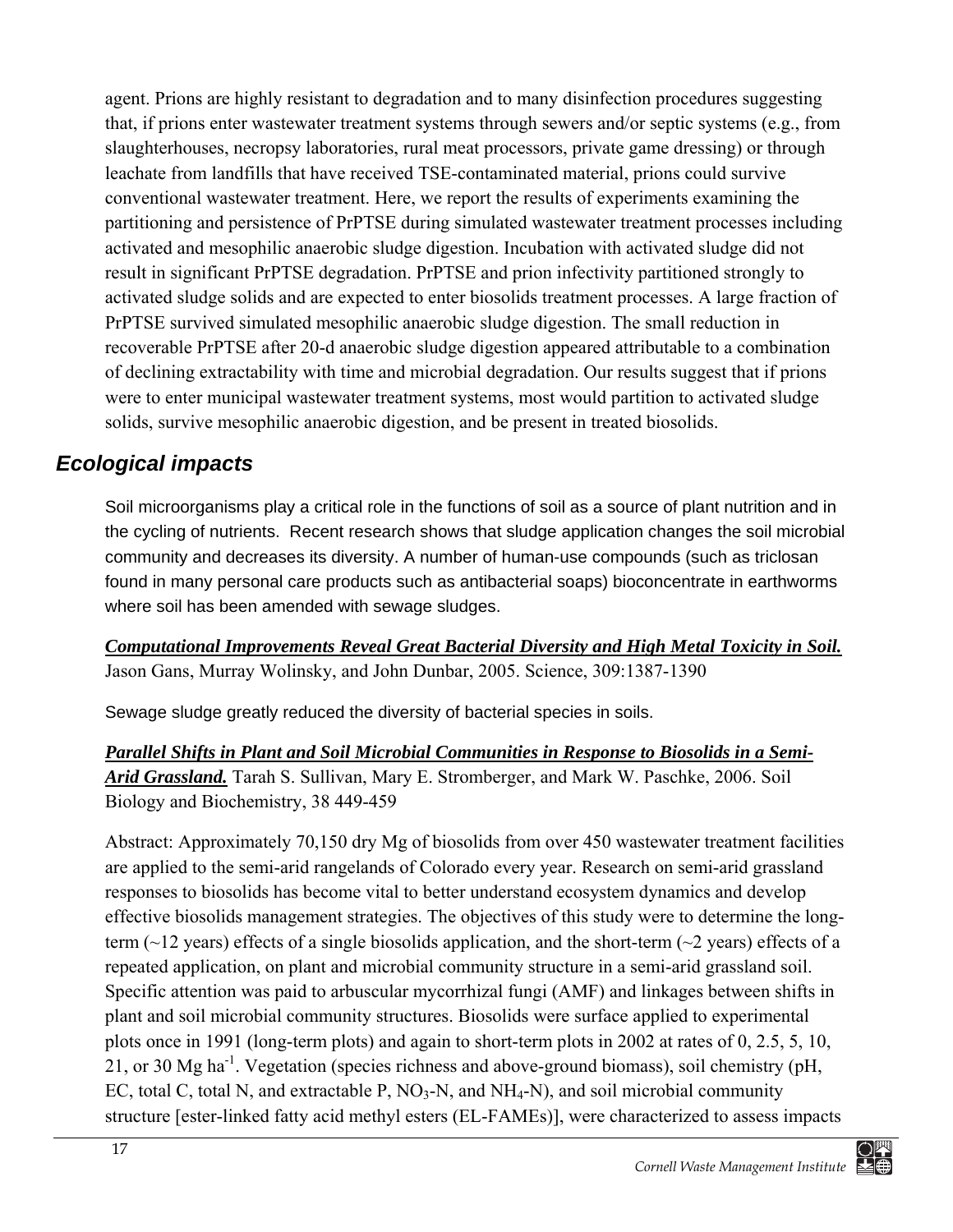of biosolids on the ecosystem. Soil chemistry was significantly affected and shifts in both soil microbial and plant community structure were observed with treatment. In both years, the EL-FAME biomarker for AMF decreased with increasing application rate of biosolids; principal components analysis of EL-FAME data yielded shifts in the structure of the microbial communities with treatment primarily related to the relative abundance of the AMF specific biomarker. Significant (p%0.05) correlations existed among biomarkers for Gram-negative and Gram-positive bacteria, AMF and specific soil chemical parameters and individual plant species' biomass. The AMF biomarker was positively correlated with biomass of the dominant native grass species blue grama (Bouteloua gracilis [Willd. ex Kunth] Lagasca ex Griffiths) and was negatively correlated with western wheatgrass (Agropyron smithii Rydb.) biomass. This study demonstrated that applications of biosolids at relatively low rates can have significant long-term effects on soil chemistry, soil microbial community structure, and plant community species richness and structure in the semi-arid grasslands of northern Colorado. Reduced AMF and parallel shifts in the soil microbial community structure and the plant community structure require further investigation to determine precisely the sequence of influence and resulting ecosystem dynamics.

### *Bioaccumulation of Pharmaceuticals and Other Anthropogenic Waste Indicators in Earthworms from Agricultural Soil Amended With Biosolid or Swine Manure* . C.A. Kinney,

E.T. Furlong, D.W. Kolpin, M.R. Burkhardt, S.D. Zaugg, S.L. Werner, J.P. Bossio and M.J. Benotti, 2008. Environmental Science and Technology, 42:1863-1870

Abstract: Analysis of earthworms offers potential for assessing the transfer of organic anthropogenic waste indicators (AWIs) derived from land-applied biosolid or manure to biota. Earthworms and soil samples were collected from three Midwest agricultural fields to measure the presence and potential for transfer of 77 AWIs from land-applied biosolids and livestock manure to earthworms. The sites consisted of a soybean field with no amendments of human or livestock waste (Site 1), a soybean field amended with biosolids from a municipal wastewater treatment plant (Site 2), and a cornfield amended with swine manure (Site 3). The biosolid applied to Site 2 contained a diverse composition of 28 AWIs, reflecting the presence of human-use compounds. The swine manure contained 12 AWIs, and was dominated by biogenic sterols. Soil and earthworm samples were collected in the spring (about 30 days after soil amendment) and fall (140-155 days after soil amendment) at all field sites. Soils from Site 1 contained 21 AWIs and soil from Sites 2 and 3 contained 19 AWIs. The AWI profiles at Sites 2 and 3 generally reflected the relative composition of AWIs present in waste material applied. There were 20 AWIs detected in earthworms from Site 1 (three compounds exceeding concentrations of 1000 μg/kg), 25 AWIs in earthworms from Site 2 (seven compounds exceeding concentrations of 1000 μg/ kg), and 21 AWIs in earthworms from Site 3 (five compounds exceeding concentrations of 1000/μg/kg). A number of compounds that were present in the earthworm tissue were at concentrations less than reporting levels in the corresponding soil samples. The AWIs detected in earthworm tissue from the three field sites included pharmaceuticals, synthetic fragrances, detergent metabolites, polycyclic aromatic hydrocarbons (PAHs), biogenic sterols, disinfectants, and pesticides, reflecting a wide range of physicochemical properties. For those contaminants detected in earthworm tissue and soil, bioaccumulation factors (BAF) ranged from 0.05(galaxolide)to 27

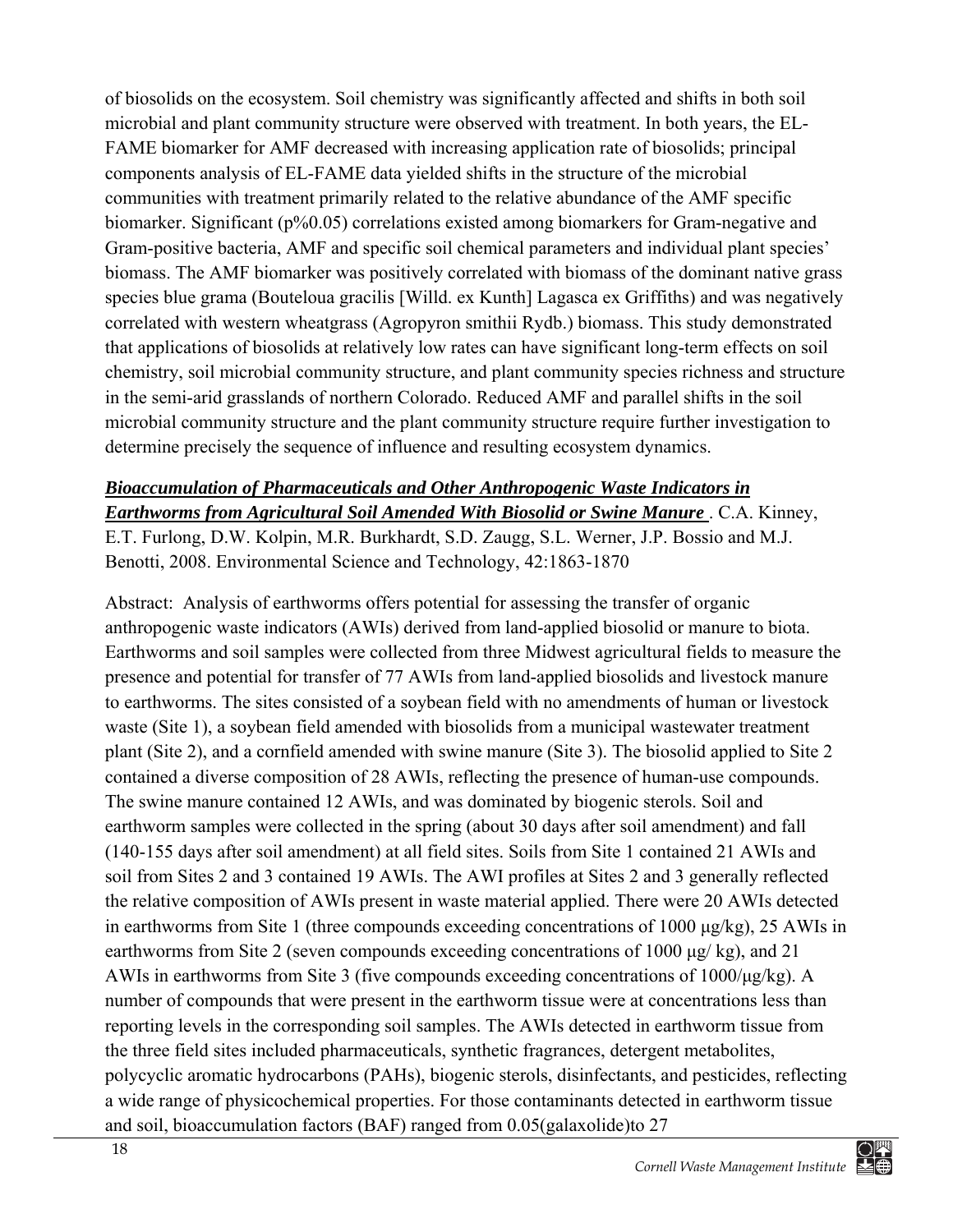(triclosan).Thisstudydocuments that when AWIs are present in source materials that are land applied, such as biosolids and swine manure, AWIs can be transferred to earthworms.

# *International Standards for Heavy Metals*

The USEPA standards for sewage biosolid contaminant concentrations (standards are set for 9 metals) are higher than those in other developed countries and higher than recommendations of scientists in the northeastern U.S. Switzerland has banned sludge application.

Since the 503 rule was promulgated by USEPA, there has been no reassessment of the heavy metal loading limits on agricultural soils set at that time. In fact, there has been no significant research effort in the US to test the assertion by EPA that the very high metal loading limits (by international standards) of the 503 rule have a high safety margin in protecting soil productivity and crop quality.

Two recent large multi-site field investigations measuring the long-term impacts of sludge metals on soil health and crop quality were undertaken independently in Australia and the UK. In the absence of a comparable study of this scale or longevity in the US, the results of the Australian and UK studies are highly useful in developing guidelines for heavy metals in the US.

The Australian study addressed the impact of Cd loading on food crop quality (levels of Cd in edible crops), and Cu and Zn impacts on crop production (phytotoxicity) and soil health (microbial processes). The recommended limits are much lower for most soils than the allowed soil concentrations of Cd, Zn and Cu based on metal loadings permitted by the USEPA 503 rule. However, the study revealed the high sensitivity of harmful metal effects in soils on soil properties such as pH, clay content and organic matter content. Therefore, the recommended limits for the heavy metals vary greatly by soil type, with acid sandy soils being the most sensitive soils to metal additions.

*"Ban on the Use of Sludge as a Fertiliser".* Switzerland: Federal Office for the Environment, 2003. http://www.umwelt-schweiz.ch

Bern, 26.03.2003 – The use of sludge as a fertiliser is to be banned throughout Switzerland; in the future sludge will have to be incinerated using an environmentally friendly method. The Swiss Federal Council will modify the Ordinance on Materials accordingly on 1 May 2003. The ban will be introduced in stages: from May this year, sludge may no longer be used in the production of fodder crops and vegetables. A period of transition lasting until 2006 at the latest has been accorded for other types of cultivation which until now have been fertilised using sludge; in individual cases the cantonal authorities may extend this period until 2008. This decision is part of the Federal Council's implementation of precautionary provisions for the protection of soils and public health.

Although sludge contains plant nutrients such as phosphorus and nitrogen it also comprises a whole range of harmful substances and pathogenic organisms produced by industry and private households. For this reason, most farmers already avoid using sludge as a fertiliser since they are

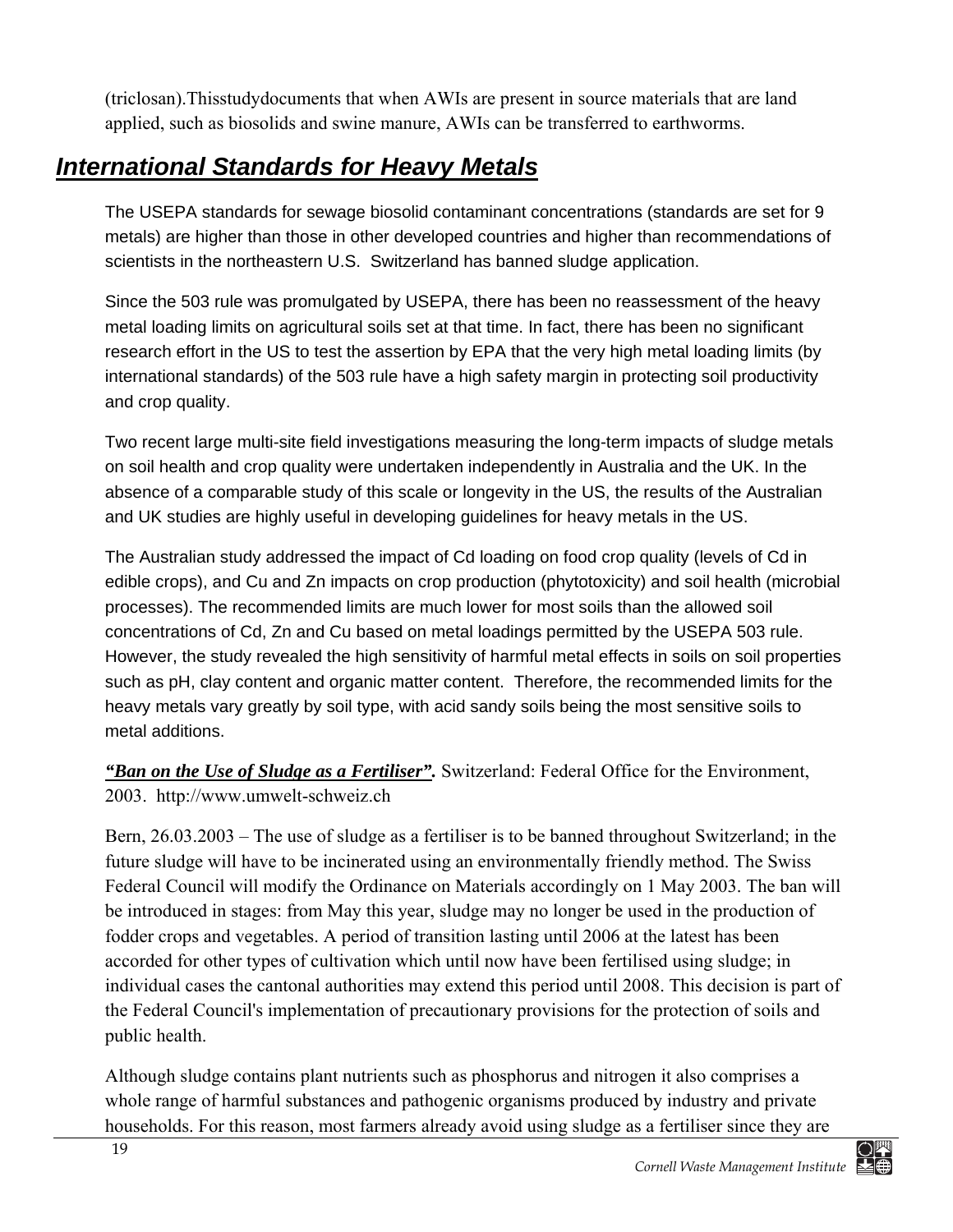aware of the risk of irreversible damage to the soil, the danger to public health and possible negative effects on the quality of the food they produce."

### *Australian recommendations on soil limits for cadmium, zinc and copper*

#### *Recommendations of the Australian National Biosolids Research Program on Biosolids*

*Guidelines.* Michael Warne, Mike McLaughlin, Diane Heemsbergen, Mike Bell, Kris Broos, Mark Whatmuff, Glenn Barry, David Nash, Deb Pritchard, Daryl Stevens, Grant Pu, and Craig Butler, 2007. Draft Position Paper.

Executive Summary: A set of soil specific maximum limits for copper and zinc in soils that have received biosolids were derived. These recommended limits state the amount of copper or zinc that can be added to a soil. In acidic, low carbon soils (pH 5, OC 1%) the recommended limit is 25 mg/kg added copper, which increases to 245 mg/kg added copper in alkaline soils (pH 8) irrespective of the organic carbon content. The recommended limits are, depending on the soil properties at a site, considerably smaller to considerably larger than the current limits of 100 – 200 mg/kg total copper. In acidic, low cation exchange capacity (CEC) soils (pH 5, CEC 3 cmolc/kg) the recommended limit for zinc in soils that have received biosolids is 20 mg/kg added zinc, which increases to 300 mg/kg added zinc when the soil pH is greater than or equal to 7.5 irrespective of the cation exchange capacity. Thus, the recommended limits can be considerably lower to marginally higher than the current limits of  $200 - 250$  mg/kg total zinc, depending on the properties of the soils at sites. Critical soil concentrations of cadmium that would lead to exceedance of the Food Standards Australian New Zealand (FSANZ) standard (0.1 mg/kg) for human consumption were determined across all NBRP sites. The critical values were affected by soil properties, principally soil pH and clay content. A set of recommended soil specific maximum cadmium concentrations in soils that have received biosolids were developed. The recommended limit for total cadmium at a soil pH of 5.5 is 0.6 mg/kg in sandy soils (5% clay or less). In alkaline (pH 7.5 or greater) and clayey soils (25% or greater) the recommended limit for total cadmium in soil is approximately 1 mg/kg or greater. Thus depending on the soil properties at a site the recommended cadmium soil concentration is considerably smaller to considerably greater than the value of 1 mg/kg previously recommended by the National Cadmium Management Committee. From the above recommended limits for cadmium, copper and zinc it is apparent that soils that are acidic combined with either low organic carbon, low clay content or low cation exchange capacity have low critical soil metal concentrations. The critical soil concentrations increased as the pH, organic carbon content, clay content or cation exchange capacity of soils increased. Based on the recommended soil limits, typical metal concentrations in biosolids and current land application practices example masses of biosolids that could be applied cumulatively to land were calculated. For high risk sites as little as 40 to 90 tonnes in total may be added, while at low risk sites between 280 and 970 tonnes in total may be applied. At typical current agronomic application rates of 10 t/ha this translates to 4 to 98 applications.

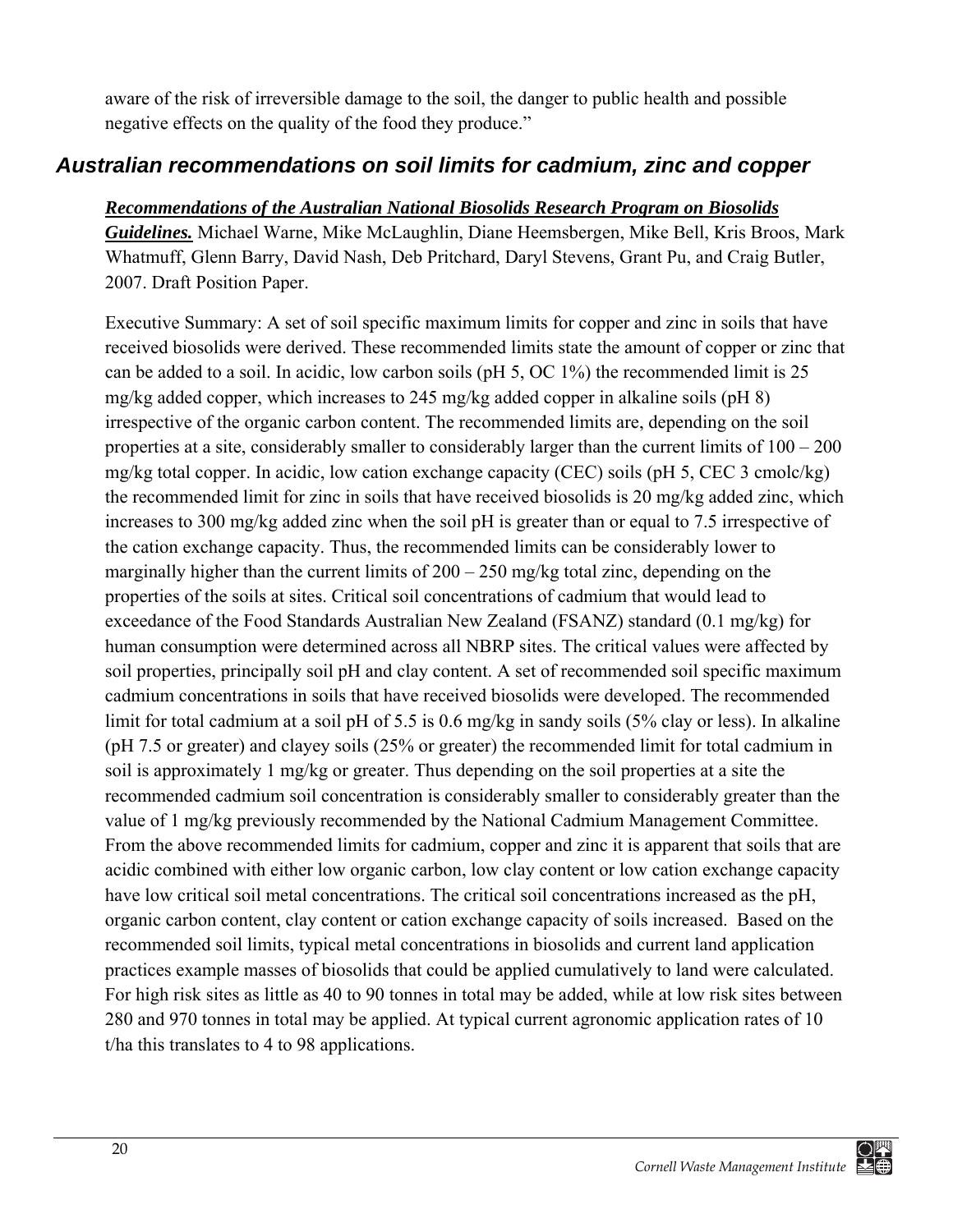### *UK findings on the effect of sewage sludge metals on soil health*

The UK study also addressed the impact of Cd loading on food crop quality (levels of Cd in edible crops), and Cu and Zn impacts on soil health (microbial biomass, rhizobium numbers, and microbial respiration). The results suggest that Zn is the metal responsible for the decrease in rhizobial population. It is important to stress that this study was designed to test the adequacy of existing UK limits for Cd, Zn and Cu in agricultural soils (e.g., 200-300 mg/kg for Zn). As some important detrimentral effects are being seen, at least in the early years of this long-term study, it is possible that UK limits for these metals will be adjusted lower. The present UK limits are well below those permitted in the US under the 503 rule.

*Effects of Sewage Sludge Applications to Agricultural Soils on Soil Microbial Activity and the Implications for Agricultural Productivity and Long-Term Soil Fertility: Phase III,* ADAS, Rothamsted Research, Water Research Centre (WRc), 2007.

Project synthesis: During the four years (2002-2006) of this project, significant ( $P < 0.05$ ) responses in soil microbial properties (i.e. rhizobia numbers and microbial biomass size) and agricultural crop quality (i.e. grain Cd concentrations) were measured following the application of metal-rich sludge cakes and metal-amended liquid sludges during Phase I (1994-1997). The soil samples taken in spring 2003 and 2005 at all nine sites in Britain (and additionally in 1999 and 2001 during Phase II of the project) showed significant ( $P < 0.05$ ) responses in rhizobia numbers on the Zn sludge cake treatments, and in soil microbial biomass size on the Zn and Cu sludge cake treatments. Further soil sampling and measurements during future years of this long term study will help to establish whether the effects measured so far are permanent and consistent over time.

### *Northeastern U.S. application guidelines*

A review of published research by 9 scientists from 5 Northeastern states produced recommended limits for heavy metals that are substantially lower than those permitted under the USEPA 503 rule.

*Guidelines for Application of Sewage Biosolids to Agricultural Lands in the Northeastern U.S.,* Ellen Z. Harrison and Uta Krogmann (Eds.), 2007. New Jersey Agricultural Experiment Station, Rutgers Cooperative Extension Bulletin, 36 pp.

Maximum recommended cumulative soil trace element concentration limits for sites to which sewage biosolids are applied are intended to address and protect the agricultural productivity under Northeast soil conditions and for Northeast farming practices and demographics some of which are unique to this region (Table 3).

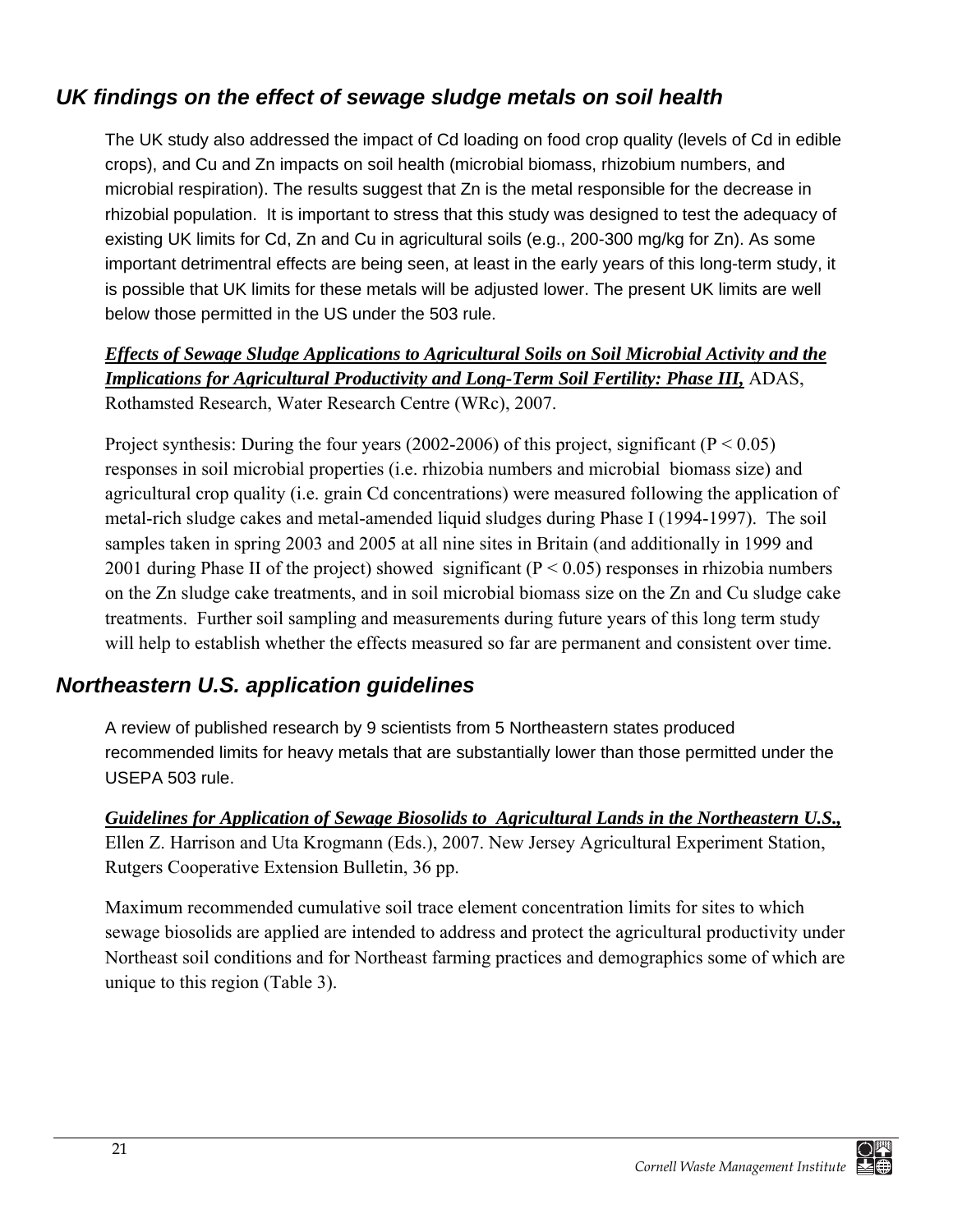| Metal   | Recommended Maximum Soil Concentration<br>(mg/kg) |                |                |
|---------|---------------------------------------------------|----------------|----------------|
|         | Sand to                                           | Sandy          | Silt to        |
|         | loamy                                             | loam to        | clay           |
|         | sand                                              | silt loam      |                |
| cadmium | 1.2                                               | $\overline{2}$ | $\overline{3}$ |
| copper  | 50                                                | 75             | 120            |
| nickel  | 30                                                | 40             | 60             |
| lead    | 120                                               | 120            | 120            |
| zinc    | 90                                                | 150            | 230            |

#### Table 3. Recommended Maximum Soil Trace Element Concentrations for the Northeast US

## *New Technologies as Alternative Beneficial Uses*

Application of sewage biosolids is not the only option for recycling this material. New energy recovery technologies make use of the energy embedded in the sludge. Other technologies are in place to make construction material out of sludges.

#### *Emerging Technologies for Biosolids Management***, US EPA, 2006.**

http://www.epa.gov/OW-OWM.html/mtb/epa-biosolids.pdf

Preface: The U.S. Environmental Protection Agency (U.S. EPA) is charged by Congress with protecting the nation's land, air, and water resources. Under a mandate of environmental laws, the Agency strives to formulate and implement actions leading to a balance between human activities and the ability of natural systems to support and sustain life. To meet this mandate, the Office of Wastewater Management (OWM) provides information and technical support to solve environmental problems today and to build a knowledge base necessary to protect public health and the environment well into the future.

This publication has been produced under contract to the U.S. EPA by Parsons Corporation and provides information on the current state of development as of the publication date. It is expected that this document will be revised periodically to reflect advances in this rapidly evolving area. Except as noted, information, interviews and data development were conducted by the contractor. It should be noted that neither Parsons nor U.S. EPA has conducted engineering or operations evaluations of the technologies included. Some of the information, especially related to embryonic technologies, was provided by the manufacturer or vendor of the equipment or technology and could not be verified or supported by full-scale case study. In some cases, cost data were based on estimated savings without actual field data. When evaluating technologies, estimated costs, and stated performance, efforts should be made to obtain current information.

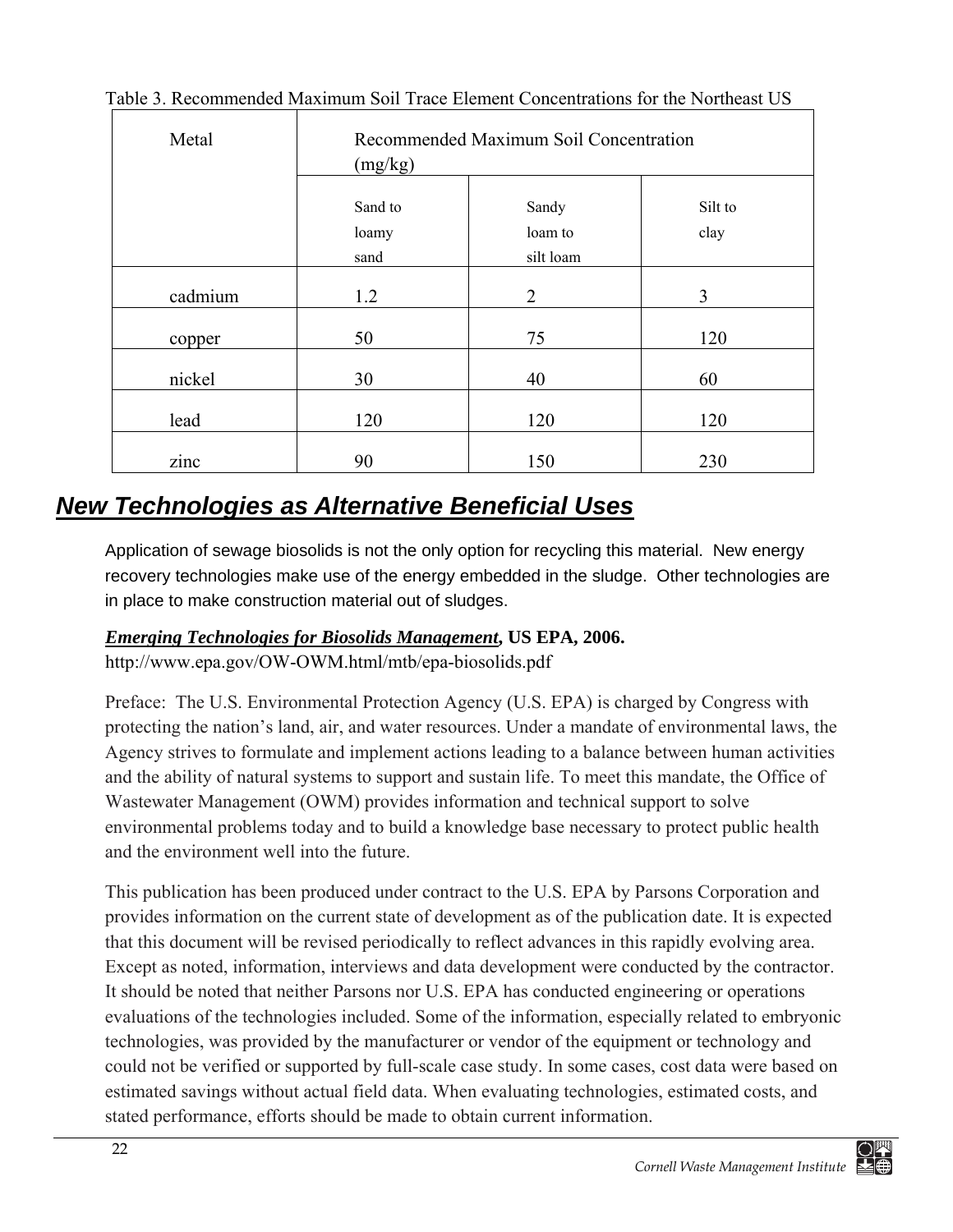The mention of trade names, specific vendors, or products does not represent an actual or presumed endorsement, preference, or acceptance by the U.S. EPA or the Federal government. Stated results, conclusions, usage, or practices do not necessarily represent the views or policies of the U.S. EPA.

### *Energy alternatives*

*Combustion and Land Application Can Both be Beneficial?* Roger Tim Haug, Deputy City Engineer City of Los Angeles, F. Michael Lewis, PE, Peter Brady, BE MIEI

Abstract: Both combustion and land application have played important roles in biosolids management practices for many decades. Land application in almost all of its forms has been proclaimed as beneficial use. By contrast, many have viewed combustion as a "disposal only" option, even if energy is recovered in the process and the resulting ash reused. These views and opinions are often proclaimed with no basis or criteria to support the conclusion. Five criteria are presented in this paper for judging whether a management practice is beneficial or not. When judged by these criteria, one can conclude that many combustion installations are beneficial. One can also conclude that land application is beneficial in most, but perhaps not all, installations."

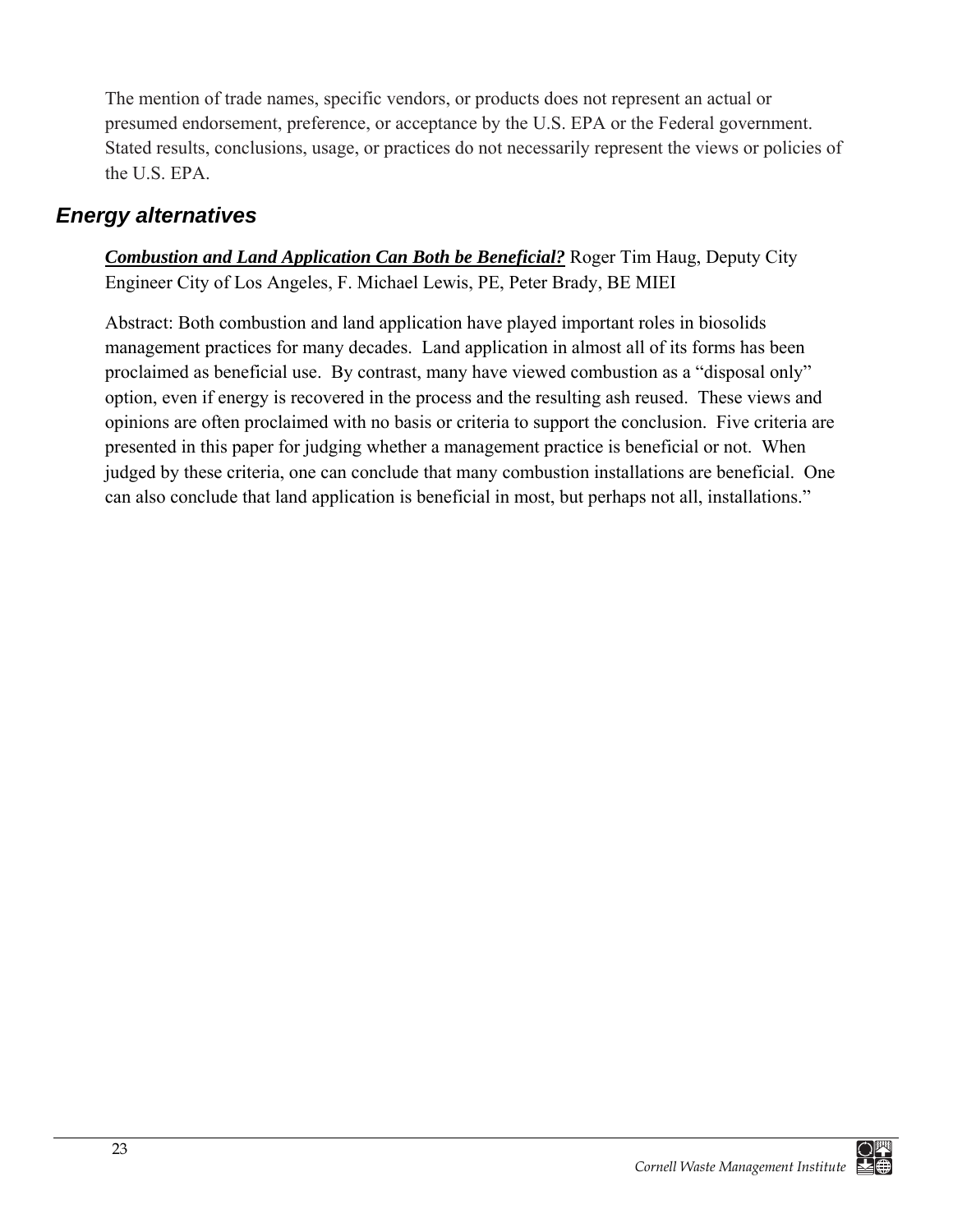#### *Gasification presents an opportunity that EPA is promoting.*



**U.S. Environmental Protection Agency Environmental Technology Opportunities** Portal

**ETOP: Environmental Technology** Council: **Problem Statements:** Recovering the Value of Waste for Environmental and **Energy Sustainability** 

**View Team Member List** 

**Project Plan** Waste to Energy Team January 2005

#### **Environmental Issue:**

Two significant environmental problems lead us to explore the environmental benefits of using waste as a source for energy:

First, one of the most challenging issues faced by the municipalities and industry is the sustainable management of wastes and residues generated by our society. The U.S. produces 1.4 Billion Tons of wastes and residue materials per year, impacting air and water quality, decreasing land values, limiting future use of land, and increasing costs to municipalities, industry, and ultimately the consumer. Municipalities, industrial facilities, and universities are particularly challenged in managing the increasing volumes of all kinds of wastes. This is particularly exacerbated in geographic areas experiencing rapid population growth and industrial productivity. In addition, some sectors have unique waste management problems for which the current waste infrastructure does not readily address. Several of these waste related problems were identified in response to EPA's Environmental Technology Council solicitation, such as residues from meat packing and confined animal feeding operations. Several waste to energy technologies, such as various kinds of waste gasification, hold promise for addressing many of these problems. This action team will explore the technical & economic feasibilities and barriers of applying existing and emerging technologies, as well as identify potential research & development to develop new technologies, to help address these problems.

The second challenge lies with our increasing demand for primary energy leading to the depletion of natural resources, the degradation of ecosystems, and generation of significant amounts of solid waste, water pollution, and atmospheric pollution. With U.S. consumption of primary energy increasing at an annual average rate of 2.4%, we will continue to see increasing rates of pollution and environmental degradation, if new technologies are not pursued. The production of energy products permanently consumes coal, natural gas and petroleum resources. The Energy Information Agency predicts that the U.S. domestic supply of natural gas will be exhausted in 50 years while the coal supply will be spent in 250 years. Conservation of these resources is prudent to assure future generations have a source of energy while alternative methods are developed to take the place of these resources in the production of goods and commodities. Residues materials generated in the United States have the potential for supplying 97 Quads of clean domestic renewable energy for use in the United States. The recovery of this untapped source of energy can have a significant impact on the development of sustainable energy production in the United States, while positively impacting the quality of our air, water, and land.

*Converting Biosolids to a Renewable Fuel.* Michael Moore, Layne Baroldi, Deirdre Bingman, Ray Kearney, 2006. BioCycle, 47(10):32-35

Orange County CA is working with EnerTech Environmental Inc on a facility to convert 1/3 of their biosolids to energy. The E-fuel is certified as a renewable fuel by CA Energy Commission.